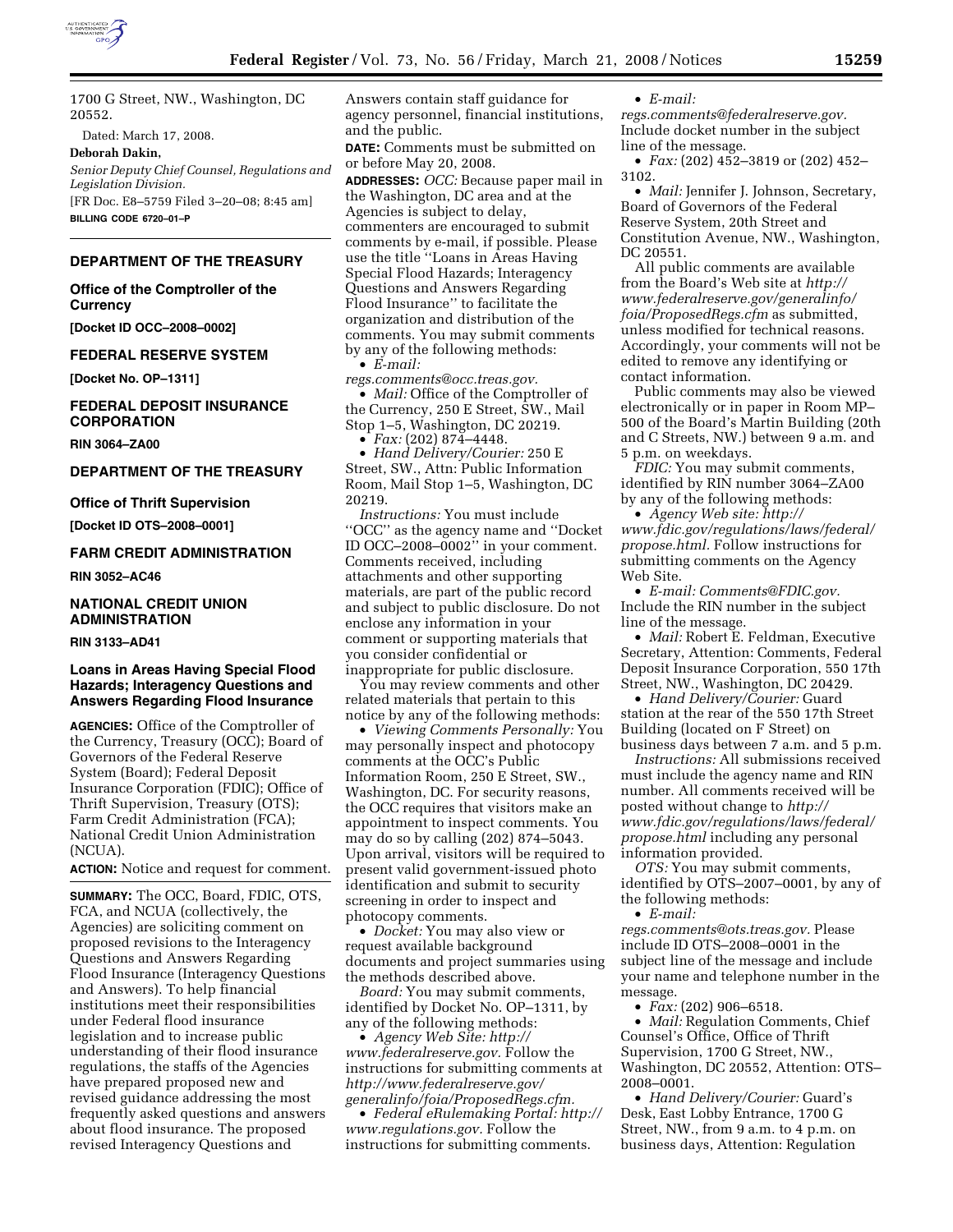Comments, Chief Counsel's Office, Attention: OTS–2008–0001.

• *Instructions:* All submissions received must include the agency name and docket number for this rulemaking. All comments received will be entered into the docket and posted on Regulations.gov without change, including any personal information provided. Comments, including attachments and other supporting materials received are part of the public record and subject to public disclosure. Do not enclose any information in your comment or supporting materials that you consider confidential or inappropriate for public disclosure.

*Viewing Comments Electronically:*  OTS will post comments on the OTS Internet Site at *http://www.ots.treas.gov/ pagehtml.cfm?catNumber=67&an=1*.

*Viewing Comments On-Site:* You may inspect comments at the Public Reading Room, 1700 G Street, NW., by appointment. To make an appointment for access, call (202) 906–5922, send an e-mail to *public.info@ots.treas.gov*, or send a facsimile transmission to (202) 906–6518. (Prior notice identifying the materials you will be requesting will assist us in serving you.) We schedule appointments on business days between 10 a.m. and 4 p.m. In most cases, appointments will be available the next business day following the date we receive a request.

*FCA:* We offer a variety of methods for you to submit comments. For accuracy and efficiency reasons, we encourage commenters to submit comments by email or through the Agency's Web site or the Federal eRulemaking Portal. You may also send comments by mail or by facsimile transmission. Regardless of the method you use, please do not submit your comment multiple times via different methods. You may submit comments by any of the following methods:

• *E-mail:* Send us an e-mail at *regcomm@fca.gov*.

• *Agency Web Site: http:// www.fca.gov*. Once you are at the Web site, select ''Legal Info,'' then ''Pending Regulations and Notices.''

• *Federal eRulemaking Portal: http:// www.regulations.gov*. Follow the instructions for submitting comments.

• *Mail:* Gary K. Van Meter, Deputy Director, Office of Regulatory Policy, Farm Credit Administration, 1501 Farm Credit Drive, McLean, VA 22102–5090.

• *Fax:* (703) 883–4477. Posting and processing of faxes may be delayed. Please consider another means to comment, if possible.

You may review copies of comments we receive at our office in McLean, Virginia, or from our Web site at

*http://www.fca.gov*. Once you are in the Web site, select ''Legal Info,'' and then select ''Public Comments.'' We will show your comments as submitted, but for technical reasons we may omit items such as logos and special characters. Identifying information that you provide, such as phone numbers and addresses, will be publicly available. However, we will attempt to remove email addresses to help reduce Internet spam.

*NCUA:* You may submit comments by any of the following methods (Please send comments by one method only):

• *Federal eRulemaking Portal: http:// www.regulations.gov.* Follow the instructions for submitting comments,

• *NCUA Web Site: http://* 

*www.ncua.gov/ RegulationsOpinionsLaws/ proposed*\_*regs/proposed*\_*regs.html*. Follow the instructions for submitting comments.

• *E-mail:* Address to *regcomments@ncua.gov*. Include ''[Your name] Comments on Flood Insurance, Interagency Questions & Answers'' in the e-mail subject line.

• *Fax:* (703) 518–6319. Use the subject line described above for e-mail.

• *Mail:* Address to Mary Rupp, Secretary of the Board, National Credit Union Administration, 1775 Duke Street, Alexandria, Virginia 22314– 3428.

• *Hand Delivery/Courier:* Same as mail address.

*Public Inspection:* All public comments are available on the agency's Web site at *http://www.ncua.gov/ RegulationsOpinionsLaws/comments* as submitted, except as may not be possible for technical reasons. Public comments will not be edited to remove any identifying or contact information. Paper copies of comments may be inspected in NCUA's law library at 1775 Duke Street, Alexandria, Virginia 22314, by appointment weekdays between 9 a.m. and 3 p.m. To make an appointment, call (703) 518–6546 or send an e-mail to *OGCMail@ncua.gov*.

**FOR FURTHER INFORMATION CONTACT:**  *OCC:* Pamela Mount, National Bank Examiner, Compliance Policy, (202) 874–4428; or Margaret Hesse, Special Counsel, Community and Consumer Law Division, (202) 874–5750, Office of the Comptroller of the Currency, 250 E Street, SW., Washington, DC 20219.

*Board:* Vivian Wong, Senior Attorney, Division of Consumer and Community Affairs, (202) 452–2412; Anjanette Kichline, Senior Supervisory Consumer Financial Services Analyst, (202) 785– 6054; or Brad Fleetwood, Senior Counsel, Legal Division, (202) 452–

3721, Board of Governors of the Federal Reserve System, 20th Street and Constitution Avenue, NW., Washington, DC 20551. For the deaf, hard of hearing, and speech impaired only, teletypewriter (TTY), (202) 263–4869.

*FDIC:* Mira N. Marshall, Senior Policy Analyst (Compliance), Division of Supervision and Consumer Protection, (202) 898–3912; or Mark Mellon, Counsel, Legal Division, (202) 898– 3884, Federal Deposit Insurance Corporation, 550 17th Street, NW., Washington, DC 20429. For the hearing impaired only, telecommunications device for the deaf (TDD): 800–925– 4618.

*OTS:* Ekita Mitchell, Consumer Regulations Analyst, (202) 906–6451; Glenn Gimble, Senior Project Manager, (202) 906–7158; or Richard S. Bennett, Senior Compliance Counsel, (202) 906– 7409, Office of Thrift Supervision, 1700 G Street, NW., Washington, DC 20552.

*FCA:* Mark L. Johansen, Senior Policy Analyst, Office of Regulatory Policy, (703) 993–4498; or Mary Alice Donner, Attorney Advisor, Office of General Counsel, (703) 883–4033, Farm Credit Administration, 1501 Farm Credit Drive, McLean, VA 22102–5090. For the hearing impaired only, TDD: (703) 883– 4444.

*NCUA:* Moisette I. Green, Staff Attorney, Office of General Counsel, (703) 518–6540, National Credit Union Administration, 1775 Duke Street, Alexandria, VA 22314–3428.

# **SUPPLEMENTARY INFORMATION:**

#### **Background**

The National Flood Insurance Reform Act of 1994 (the Reform Act) (Title V of the Riegle Community Development and Regulatory Improvement Act of 1994) comprehensively revised the two federal flood insurance statutes, the National Flood Insurance Act of 1968 and the Flood Disaster Protection Act of 1973. The Reform Act required the OCC, Board, FDIC, OTS, and NCUA to revise their flood insurance regulations and required the FCA to promulgate flood insurance regulations for the first time. The OCC, Board, FDIC, OTS, NCUA, and FCA (collectively, ''the Agencies'') fulfilled these requirements by issuing a joint final rule in the summer of 1996. *See* 61 FR 45684 (August 29, 1996).

In connection with the 1996 joint rulemaking process, the Agencies received a number of requests to clarify specific issues covering a wide spectrum of the proposed rule's provisions. Many of these requests were addressed in the preamble to the joint final rule. The Agencies concluded, however, that given the number, level of detail, and diversity of subject matter of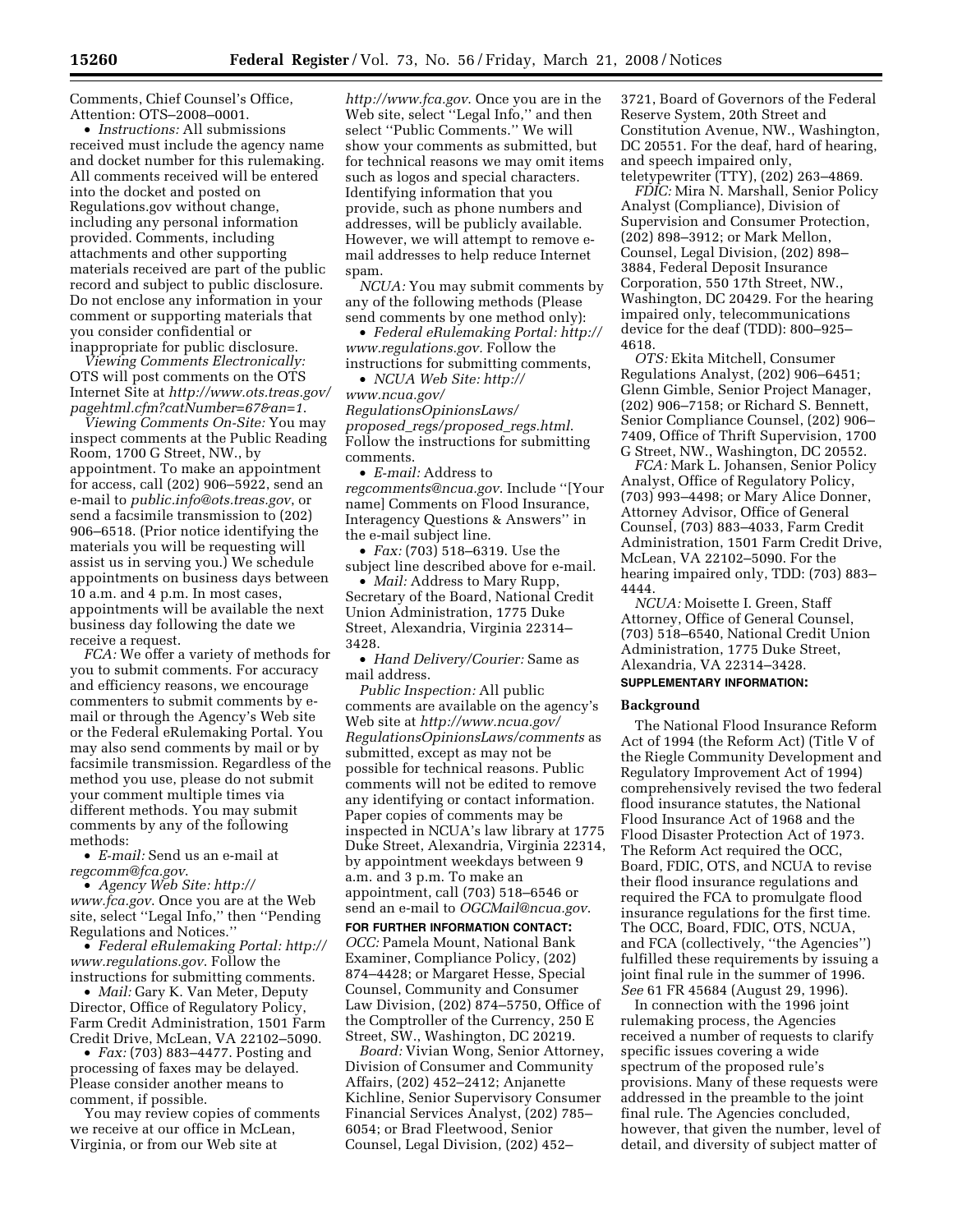the requests for additional information, guidance addressing the more technical compliance issues would be helpful and appropriate. Consequently, the Agencies decided to issue guidance to address these technical issues subsequent to the promulgation of the final rule (61 FR at 45685–86). That objective was fulfilled by the initial release of the Interagency Questions and Answers in 1997 (1997 Interagency Questions and Answers) by the Federal Financial Institution Examination Council (FFIEC). 62 FR 39523 (July 23, 1997).

In response to issues that have been brought to the attention of the Agencies in coordination with the Federal Emergency Management Agency (FEMA), the Agencies are releasing for public comment proposed revisions to the 1997 Interagency Questions and Answers.1 Among the changes the Agencies are proposing are the introduction of new questions and answers in a number of areas, including second lien mortgages, the imposition of civil money penalties, and loan syndications/participations. The Agencies are also proposing substantive modifications to questions and answers previously adopted in the 1997 Interagency Questions and Answers pertaining to construction loans and condominiums. Finally, the Agencies are proposing to revise and reorganize certain of the existing questions and answers to clarify areas of potential misunderstanding and to provide clearer guidance to users. It is the intention of the Agencies that after public comment has been received and considered, and the Interagency Questions and Answers have been adopted in final form, they will supersede the 1997 Interagency Questions and Answers and supplement other guidance or interpretations issued by the Agencies and FEMA.

For ease of reference, the following terms are used throughout this document: ''Act'' refers to the National Flood Insurance Act of 1968 and the Flood Disaster Protection Act of 1973, as revised by the National Flood Insurance Reform Act of 1994 (codified at 42 U.S.C. 4001 *et seq.*). ''Regulation'' refers to each agency's current final rule.2

### **Section-by-Section Analysis**

*Section I. Determining When Certain Loans Are Designated Loans for Which Flood Insurance Is Required Under the Act and Regulation* 

The Agencies propose to eliminate current section I entitled ''Definitions'' and replace it with new proposed section I to address more specific circumstances a lender may encounter when deciding whether a loan should be a designated loan for purposes of flood insurance. The Agencies are proposing to move the questions and answers currently in section I into subsequent sections for better organization. Meanwhile, questions and answers currently in other sections of the 1997 Interagency Questions and Answers that deal with determining when a loan is a designated loan under the Act and Regulation would be included in new section I.

Specifically, proposed question 1, which covers the applicability of the Regulation to a loan in a nonparticipating community, would be moved from current question 1 of section II. Further, the Agencies propose to move current question 2 of section II, discussing whether a loan is a designated loan when a lender purchases a whole loan, to question 3 of new section I. Current question 9 of section I, discussing whether a loan is a designated loan when a lender restructures a loan, would be moved to question 4 of this new section I, and proposed question 5, which addresses table funded loans, would be moved from question 3 of current section II. In addition, minor nonsubstantive changes have been made to these moved questions and answers to provide additional clarity.

The Agencies are also proposing to add two new questions and answers to this section in response to questions the Agencies have received from lenders. Proposed new question 2 explains that, upon a FEMA map change that results in a building or mobile home securing a loan being removed from a special flood hazard area (SFHA), the lender no longer must require mandatory flood insurance; however, the lender may choose to continue to require flood insurance for risk management purposes.

Proposed new question 6 explains that portfolio reviews of existing loans are not required by the Act or Regulation; however, sound risk management practices may lead a lender to conduct periodic reviews. These two new questions and answers are based on current guidance the Agencies have provided to lenders.

## *Section II. Determining the Appropriate Amount of Flood Insurance Required Under the Act and Regulation*

Proposed section II would provide guidance on how lenders should determine the appropriate amount of flood insurance to require the borrower to purchase. The Agencies are proposing to retain existing questions 5 and 7 of section II in new section II and renumbering them as proposed questions 12 and 11, respectively. Although minor changes have been made to these two questions and answers for purposes of clarity, the changes are not substantive. Furthermore, part of the guidance currently provided in existing question 7 would be moved to proposed question 22 in section V, as discussed below.

Proposed new question 7 would discuss what is meant by the ''maximum limit of coverage available for the particular type of property under the Act.'' This concept is important because the Regulation states that the amount of flood insurance required ''must be at least equal to the lesser of the outstanding principal balance of the designated loan or the maximum limit of coverage available for the particular type of property under the Act.'' Proposed question 7 would introduce and define the insurance term, ''insurable value,'' as it relates to the determination of the maximum limit of coverage available under the Act. Proposed question 7 would also introduce the terms, ''residential building'' and ''nonresidential building.'' These terms would be more fully defined in proposed new questions 8 and 9 of this section, respectively.

Proposed new question 10 would discuss how much flood insurance is required on a building located in an SFHA in a participating community. It would also provide an example showing how to calculate the amount of required flood insurance on a nonresidential building.

Proposed new question 13 would clarify that a lender can require more flood insurance than the minimum required by the Regulation. The Regulation requires a minimum amount of flood insurance; however, lenders may require more coverage, if appropriate.

Proposed new question 14 would address lender considerations regarding the amount of the deductible on a flood insurance policy purchased by a borrower. Generally, the guidance advises a lender to determine the reasonableness of the deductible on a case-by-case basis, taking into account

<sup>1</sup>The proposed Interagency Questions and Answers have been prepared by staff from the OCC, Board, FDIC, OTS, NCUA and FCA in consultation with and with the assistance of the FFIEC pursuant to 12 U.S.C. 3305(g).

<sup>2</sup>The Agencies' rules are codified at 2 CFR part 22 (OCC), 12 CFR part 208 (Board), 12 CFR part 339 (FDIC), 12 CFR part 572 (OTS), 12 CFR part 614 (FCA), and 12 CFR part 760 (NCUA).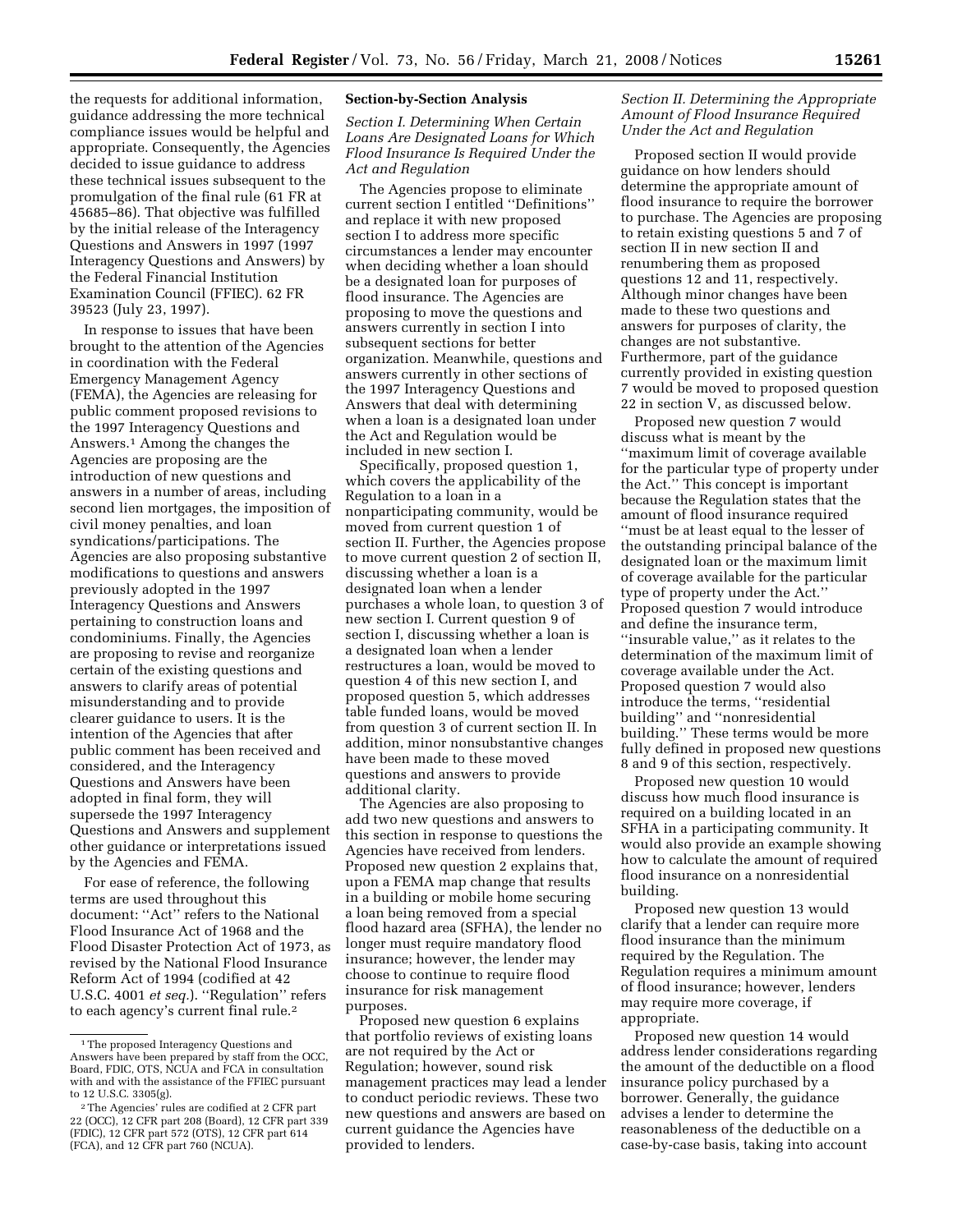the risk that such a deductible would pose to the borrower and lender.

## *Section III. Exemptions from the mandatory flood insurance requirements*

As with current section III, proposed section III would contain only one question and answer, which describes the statutory exemptions from the mandatory flood insurance requirements. Proposed question and answer 15 under section III would be revised to provide greater clarity, with no intended change in substance or meaning.

### *Section IV. Flood insurance requirements for construction loans*

The Agencies are proposing a series of new and revised questions and answers to clarify the requirements regarding the mandatory purchase of flood insurance for construction loans to erect buildings that will be located in an SFHA. The Agencies believe that these questions and answers are necessary in light of recent concerns raised by some regulated lenders regarding borrowers' difficulties in obtaining flood insurance for construction loans at the time of loan origination.

Existing question 2 in section I would be revised to provide greater clarity and would be moved to proposed question 16 under proposed section IV. The proposed answer to question 16 would revise the existing guidance to limit its scope and explain that a loan secured by raw land located in an SFHA is not a designated loan that would require flood insurance coverage. The remaining guidance currently in the answer to existing question 2 in section I would be discussed in subsequent questions and answers in section IV in the proposed document, as detailed below.

Proposed question 17, derived from current question 1 in section I, would address whether a loan secured or to be secured by a building in the course of construction that is located or to be located in an SFHA in which flood insurance is available under the Act is a designated loan. The answer would provide that a lender must make a flood determination prior to loan origination for a construction loan. If the flood determination shows that the building securing the loan will be located in an SFHA, the lender must provide notice to the borrower, and must comply with the mandatory purchase requirements. Proposed question 18 would explain that, generally, a building in the course of construction is eligible for coverage under a National Flood Insurance Program (NFIP) policy, and that

coverage may be purchased prior to the start of construction.

Proposed question 19 would address the timing of when flood insurance must be purchased for buildings under the course of construction. The Act and Regulation provide that lenders may not make, increase, extend, or renew any loan secured by improved real estate or a mobile home that is located or to be located in an SFHA unless the building is covered by adequate flood insurance. One way for lenders to comply with the mandatory purchase requirement for a loan secured by a building in the course of construction that is located in an SFHA is to require borrowers to have a flood insurance policy in place at the time of loan origination.

Recently, lenders have informed agency staff, however, that borrowers have been encountering difficulties in obtaining flood insurance for construction loans at the time of loan origination due to insurers' refusals to write policies on undeveloped land until either an elevation certificate has been issued for the structure or at least two walls and a roof for the building have been erected. The Agencies have also received reports that borrowers who are able to obtain flood insurance for construction loans at loan origination often pay the highest premiums possible because elevations for the insured property have not yet been established.

To address these concerns, the Agencies, in the answer to proposed question 19, would provide lenders with flexibility regarding the timing of the mandatory purchase requirement for construction loans by permitting lenders to allow borrowers to defer the purchase of flood insurance until a foundation slab has been poured and/or an elevation certificate has been issued. Lenders, however, must require the borrower to have flood insurance in place before funds are disbursed to pay for building construction on the property securing the loan (except as necessary to pour the slab or perform preliminary site work). A lender who elects this approach and does not require flood insurance at loan origination must have adequate internal controls in place to ensure compliance.

The Agencies also propose to add new question 20 to clarify whether the 30 day waiting period for an NFIP policy applies when the purchase of flood insurance is deferred in connection with a construction loan since there has been confusion among lenders on this issue in the past. Per guidance from FEMA, the answer would provide that the 30 day waiting period would not apply in

such cases.<sup>3</sup> The NFIP would rely on the insurance agent's representation that the exception applies unless a loss has occurred during the first 30 days of the policy period.

### *Section V. Flood insurance requirements for agricultural buildings*

The Agencies are proposing a new section V to address the flood insurance requirements for agricultural buildings that are taken as security for a loan, but that have limited utility to a farming operation. The section would also address loans secured by multiple buildings where some buildings are located in a flood hazard area and some buildings are not.

The proposed answer to new question 21 would explain that all buildings taken as security for a loan and located in an SFHA require flood insurance. Lenders have the option of carving a building from the security for a loan; however, the Agencies believe that it is typically inappropriate for credit risk management reasons to do so.

The guidance in current question 7 under section II would be split between question 11 under proposed section II, as discussed above, and question 22 under proposed section V. The proposed answer to question 22 would explain that a lender is always required to determine whether a building securing a loan is located in an SFHA, but that only those buildings located in an SFHA *and* within a participating community are required to have flood insurance. Flood insurance need not be required on those properties that (1) are not located in a special flood hazard area (whether or not within a participating community) or (2) are located in a special flood hazard area that is not within a participating community.

#### *Section VI. Flood insurance requirements for residential condominiums*

For organizational purposes, the Agencies are proposing to consolidate questions and answers relating to the Regulation's flood insurance requirements for residential condominiums into a new section VI. In addition to modifying and expanding the two existing questions in the 1997 Interagency Questions and Answers on residential condominiums, the Agencies are proposing to add five additional

<sup>3</sup>FEMA, *Mandatory Purchase of Flood Insurance Guidelines*, (September 2007) at 30. FEMA has made available a new version of this booklet electronically at *http://www.fema.gov/library/ viewRecord.do?id=2954.* Hard copies are available by calling FEMA's Publication Warehouse at (800) 480–2520.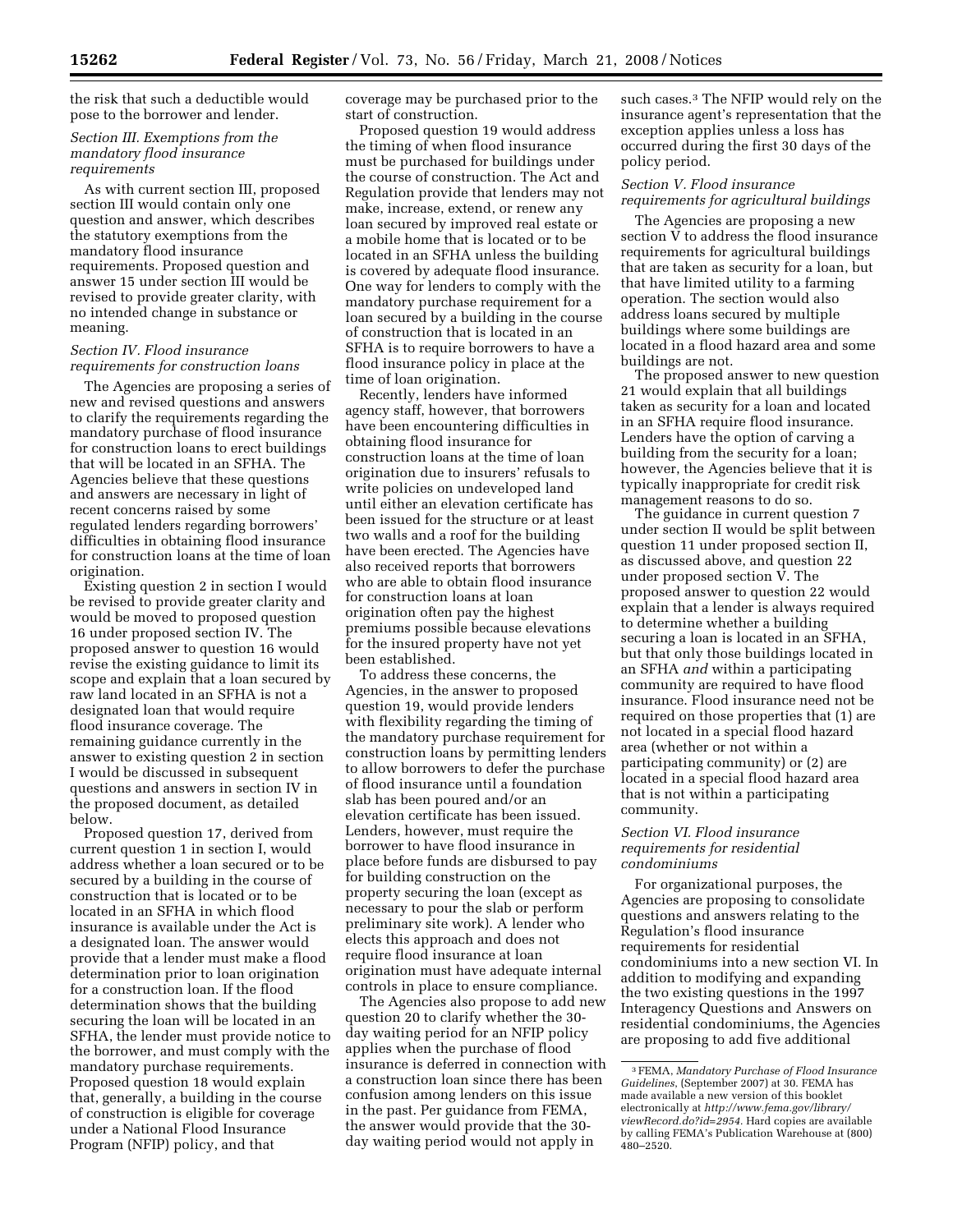questions and answers to provide better clarity on the requirements.

Proposed question and answer 24 would modify and expand current question 8 under section II to more completely address the Regulation's flood insurance requirements for residential condominium units. The proposed answer would first explain that the amount of flood insurance coverage on the condominium unit required by the Regulation is the lesser of the outstanding principal balance of the loan or the maximum amount of coverage available under the NFIP.

The proposed answer would then explain that *if the outstanding principal balance of the loan is greater than the maximum amount of coverage available under the NFIP*, the lender must require a borrower whose loan is secured by a residential condominium unit to either:

• Ensure the condominium owners association has purchased an NFIP Residential Condominium Building Association Policy (RCBAP) covering either 100 percent of the insurable value (replacement cost) of the building, including amounts to repair or replace the foundation and its supporting structures, or an amount equal to the total number of units in the condominium building times \$250,000, whichever is less; or

• Obtain an individual unit owner's dwelling policy in an amount sufficient to meet the Regulation's flood insurance requirements, if there is no RCBAP or the RCBAP coverage is less than either 100 percent of the insurable value (replacement cost) of the building or the amount equal to the total number of units in the condominium building times \$250,000, whichever is less.

The proposed answer revises and clarifies the current answer to question 8 under section II. The current answer provides that ''to meet federal flood insurance requirements, an RCBAP should be purchased in an amount of at least 80 percent of the replacement value of the building or the maximum amount available under the NFIP (currently \$250,000 multiplied by the number of units), whichever is less.''

The proposed question and answer recognizes that neither the Act nor the Regulation addresses explicitly the appropriate level of RCBAP coverage; rather, they address the general purchase requirement applicable to all types of buildings and mobile homes: The lesser of the outstanding principal balance of the loan or the maximum amount of insurance available under the NFIP. The proposed question and answer acknowledges the standard set forth in the Regulation, and clarifies that the maximum amount of insurance

available under the NFIP for a residential condominium unit is the lesser of the maximum limit available for a residential condominium unit (currently, \$250,000) or the insurable value of the unit (the replacement value of the building divided by the number of units).4 The proposed question and answer would also reflect that where the outstanding principal balance of the loan is greater than the maximum amount of coverage available under the NFIP, an RCBAP written at 80 percent of the replacement cost value of the building *does not* meet the Regulation's flood insurance requirements (unless that amount were equal to the maximum amount of insurance available under the NFIP, which is \$250,000 multiplied by the number of units), whereas the current answer suggested that such a coverage level was adequate. While FEMA's recent guidance prescribes 80 percent replacement cost value coverage as the minimum amount necessary to avoid imposition of a co-insurance penalty at the time of loss,<sup>5</sup> proposed answer 24 clarifies that this amount of insurance is insufficient to comply with the Act's and Regulation's minimum requirements. The proposed answer would provide that where the outstanding principal balance of the loan is greater than the maximum amount of coverage available under the NFIP and the RCBAP is written at less than 100 percent of the insurable value (replacement cost) of the building or an amount equal to \$250,000 multiplied by the number of units, whichever is less, the lender must require the borrower to obtain an individual unit owner's dwelling policy to meet the Regulation's flood insurance requirements.

The Agencies are proposing the modification contained in proposed question 24 and its answer to be in accordance with the general mandatory purchase requirement in the Regulation. As FEMA has noted:

Although unit owners have a shared interest in the common areas of the condominium building, as well as in their own unit, unit owners are unable to individually protect such common areas. Therefore, the RCBAP, insured to its full replacement cost value (RCV) to the extent possible under the NFIP, is the correct way to insure a residential condominium building against flood loss. A properly placed RCBAP protects the financial interests of the

association, unit owners, and lenders and also satisfies the statutory requirements.6

The Agencies plan that any guidance adopted as final in question and answer 24 would apply to any loan that is made, increased, extended, or renewed after the effective date of the revised guidance. The Agencies further plan that the revised guidance would apply to any loan made prior to the effective date of the revised guidance, which a lender determines to be covered by flood insurance in an amount less than required by the Regulation, as set forth in proposed question and answer 24, at the first flood insurance policy renewal period following the effective date of the revised guidance.

Proposed question 27 would modify and expand current question 9 under section II to address lenders' options when a loan secured by a residential condominium unit is in a multi-unit complex whose condominium association allows its existing flood insurance policy to lapse. Specifically, if the borrower/unit owner or the condominium association fails to purchase adequate flood insurance within 45 days of the lender's notification of inadequate insurance coverage, the lender must force place flood insurance to cover the unit owner's dwelling in an amount adequate to meet the Regulation's flood insurance requirements.

The Agencies are also proposing five new questions and answers to address additional issues regarding flood insurance requirements for residential condominiums. Proposed new question 23 would be added to specifically affirm that the mandatory flood insurance purchase requirements under the Act and Regulation apply to loans secured by individual residential condominium units, including those in multi-story condominium complexes located in an SFHA in which flood insurance is available under the Act.

Proposed new question 25 would address lenders' options when a loan secured by a residential condominium unit is in a multi-unit complex whose condominium association does not obtain or maintain the amount of flood insurance coverage required under the Regulation. Specifically, it would provide that a lender must require the borrower to purchase an individual unit owner's dwelling policy in an amount sufficient to meet the Regulation's flood insurance requirements. The proposed answer would also detail what is considered an adequate amount of flood insurance under the Regulation and provide an example.

<sup>4</sup> In recent guidance, FEMA expressly discusses the statutory standard for determining the required amount of flood insurance for a condominium. FEMA *Mandatory Purchase of Flood Insurance Guidelines*, at 46.

<sup>5</sup>FEMA's recent guidance encourages condominium associations to obtain 100 percent coverage. *Id.* at 47. 6*See id.* at 46.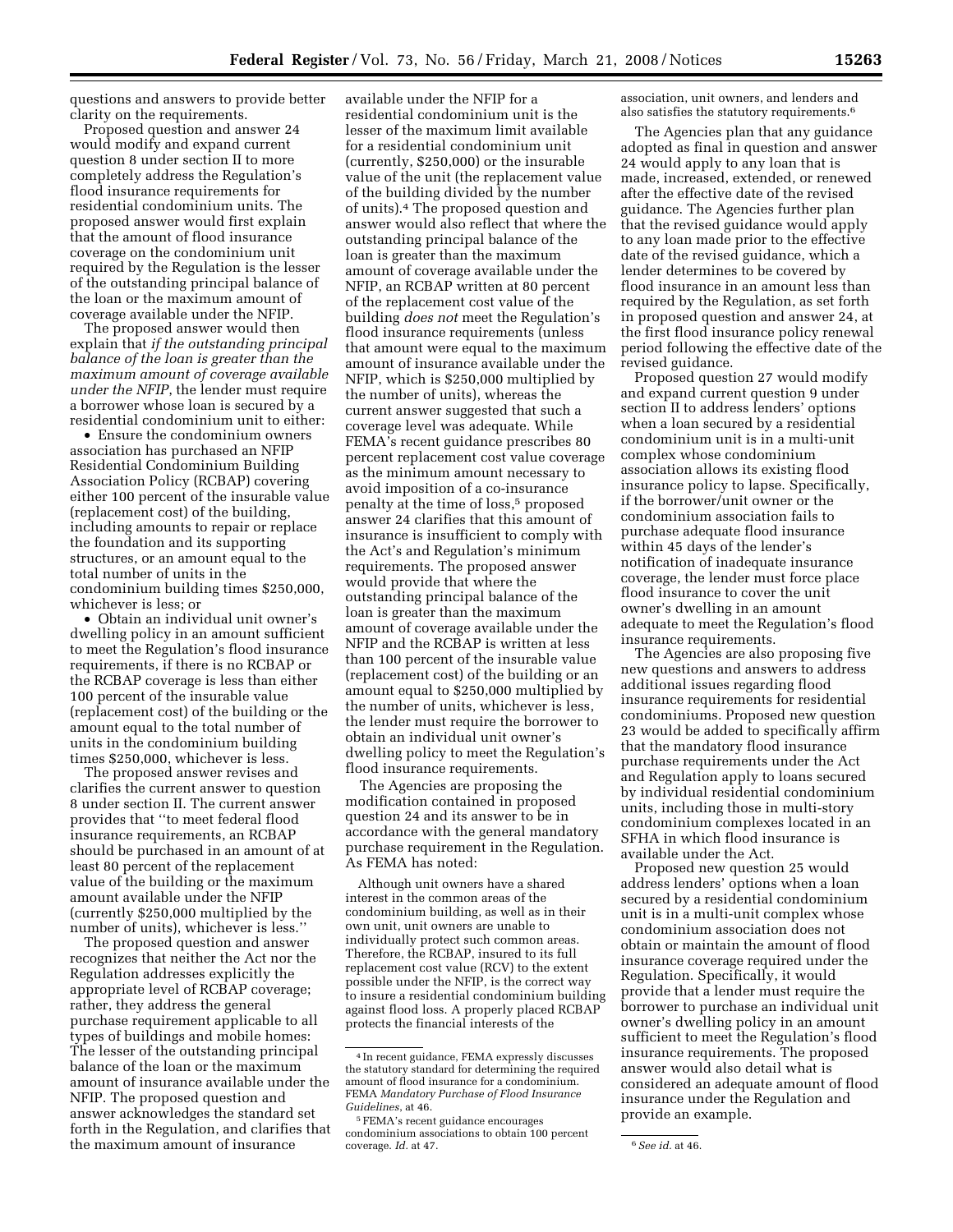Proposed new question 26 would address the steps a lender must take if the RCBAP coverage is insufficient to meet the Regulation's mandatory purchase requirements for a loan secured by an individual residential condominium unit. The proposed answer would also summarize some of the risks to which the lender and the individual unit owner/borrower may be exposed should a loss occur where the condominium association did not maintain adequate flood insurance coverage under an RCBAP.

Proposed new question 28 would be added to explain how the RCBAP's coinsurance penalty applies when, at the time of loss, the RCBAP's coverage amount is less than 80 percent of either the building's replacement cost or the maximum amount of flood insurance available for that building under the NFIP (whichever is less). Examples of how to calculate the penalty would also be provided. Proposed new question 29 would be added to explain the interplay between the individual unit owner's dwelling policy coverage limitations and the RCBAP.

### *Section VII. Flood insurance requirements for home equity loans, lines of credit, subordinate liens, and other security interests in collateral located in an SFHA*

Proposed new Section VII, which addresses flood insurance requirements for home equity loans, lines of credit, subordinate liens, and other security interests in collateral located in an SFHA, would include seven questions from current section I and parts of two questions from current section V. Specifically, current questions 3, 4, 5, 6, 7, 8, and 10 would be renumbered as questions 30, 31, 34, 35 and 36, 37, 38, and 39 respectively. Current question 5 in section V would be split into proposed questions 32 and 33.

Proposed questions and answers 30, 31, and 39 would include minor wording changes without any intended change in substance or meaning. Proposed question 32 would expand on part of current section V, question 5, but would not change the substance of the answer. New question 34 would be revised to clarify the issue discussed in current question 5 of section I without any change in substance or meaning. New questions 35 and 36 would be added to clarify the issues discussed in current question 6 of section I.

#### *Section VIII. Flood insurance requirements for loan syndications/ participations*

The Agencies are proposing to include a new section VIII and new

question 40 in response to questions from lenders. The proposed question and answer would explain that, with respect to loan syndications and participations, individual participating lenders are responsible for ensuring compliance with flood insurance requirements. The Agencies believe that the risk of flood loss can be a significant threat to the value of improved real property securing loans, especially in light of many recent catastrophic floodrelated events such as Hurricane Katrina. Therefore, the Agencies believe that each lender in a loan participation/ syndication arrangement that is secured by improved real property located in a special flood hazard area should be responsible for ensuring that the respective interest of the lender in the collateral that secures the lender's portion of the loan is protected against the risk of flood loss, at least to the amount required by the Regulation. This does not mean that each lender in a syndication or participant in a loan must individually undertake such activities as obtaining a flood determination or monitoring whether flood insurance premiums are paid. Rather, it means that the participating lender should perform upfront due diligence to ensure both that the lead lender or agent has undertaken the necessary activities to ensure that the borrower obtains appropriate flood insurance and that the lead lender or agent has adequate controls to monitor the loan(s) on an on-going basis for compliance with the flood insurance requirements. The participating lender should require as a condition to the participation, syndication or other credit risk sharing agreement that the lead lender or agent will provide participating lenders with sufficient information on an ongoing basis to monitor compliance with flood insurance requirements.

#### *Section IX. Flood insurance requirements in the event of the sale or transfer of a designated loan and/or its servicing rights*

The heading to proposed section IX has been modified to provide greater clarity with no intended change in substance or meaning. The current questions 1, 2, 3, 4, 5, and 6 under current section IX would be renumbered as proposed questions 42, 43, 44, 45, 46, and 47, respectively, with minor revisions to questions and answers 42 and 46 to provide greater clarity, with no intended change in substance or meaning. Proposed section IX would also incorporate and expand current question 6 under section II as proposed question and answer 41. Proposed

question 41 would expound on the two scenarios from current question 6 to provide greater clarity, with no intended change in substance or meaning.

### *Section X. Escrow requirements*

Current section IV on escrow requirements would be moved to proposed section X but would remain largely unchanged. Question 1 under current section IV, relating to the date loan originations were subject to the escrow requirement, would be deleted, as it is now obsolete. Questions 2 through 7 under current section IV would be renumbered as proposed questions 48 through 53, respectively, with minor changes for greater clarity with no intended change in substance or meaning.

### *Section XI. Forced placement of flood insurance*

For organizational purposes, the Agencies are proposing to move existing questions 1, 2, and 3 in Part VI to questions 54, 55, and 56 in section XI of the proposed document, respectively. The Agencies are proposing minor revisions to proposed question and answer 54 to provide greater clarity, with no intended change in substance or meaning.

#### *Section XII. Gap insurance policies*

The Agencies are proposing to add a new section and question and answer on the appropriateness of gap or blanket insurance policies, often purchased by lenders to ensure adequate life-of-loan flood insurance coverage for designated loans, as a result of questions received by the Agencies on such policies. Gap or blanket insurance policies are lenderpaid private policies that are meant to cover a lender's entire portfolio of loans for insurance shortfalls or expired policies.

The proposed answer to question 57 of section XII would explain that, generally, gap or blanket insurance is not an adequate substitute for NFIP insurance, as a gap or blanket policy typically protects only the lender's, not the borrower's interest, and cannot be transferred when a loan is sold. The question and answer would acknowledge, however, that in limited circumstances, a gap or blanket policy may satisfy flood insurance obligations in instances where NFIP and private insurance for the borrower are otherwise unavailable.

#### *Section XIII: Required use of the Standard Flood Hazard Determination Form (SFHDF)*

Current section V would be moved to proposed section XIII, and questions 1,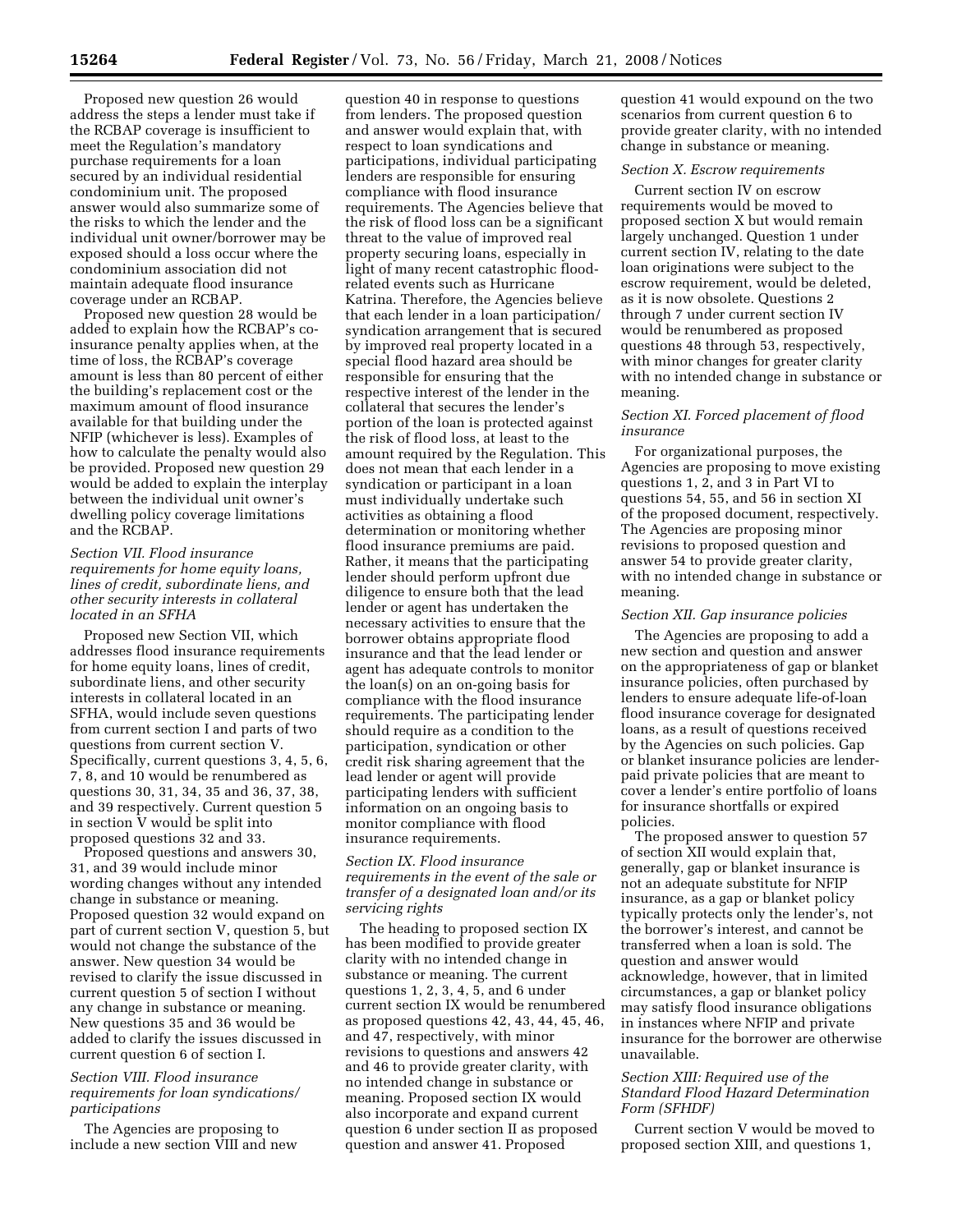2, 3, and 4 of current section V would be renumbered as proposed questions 58, 59, 60, and 61, respectively. The Agencies are proposing some minor changes to the answers for these questions to provide additional clarity with no intended change in substance or meaning. For organizational purposes, the guidance found in question 5 of current section V would be moved to proposed questions 32 and 33 under proposed section VII, as discussed above.

#### *Section XIV. Flood determination fees*

Current section VII would be moved to proposed section XIV. Questions 1 and 2 in current section VII would be renumbered as questions 62 and 63, respectively, with only minor language modifications, with no intended change in substance or meaning.

#### *Section XV. Flood zone discrepancies*

The Agencies are proposing a new section and two new questions concerning issues where there is a discrepancy between the flood hazard zone designation on a flood hazard determination form and the flood hazard zone designation on the flood insurance policy. Proposed new question 64 would address how lenders should respond when confronted with a discrepancy between the flood hazard zone designations on the flood hazard determination form and the flood insurance policy. The question

discusses the legitimate reasons why such discrepancies may exist and describes how to resolve differences if there is no legitimate reason for them. Proposed question 65 discusses when such flood zone discrepancies in a loan portfolio will result in a finding that the lender violated federal flood insurance requirements. If there are repeated instances in the lender's loan portfolio of discrepancies between the flood hazard zone listed on a flood hazard determination and the flood hazard zone listed on a flood insurance policy, and the lender has not taken steps to resolve such discrepancies, then an agency may find that the lender has violated the mandatory purchase requirements.

### *Section XVI. Notice of special flood hazards and availability of Federal disaster relief*

The Agencies propose to move current section VIII to proposed section XVI. Therefore, questions 1, 2, 3, 4, 5, and 6 under current section VIII would be renumbered as proposed questions 66, 67, 68, 69, 70, and 71, respectively, with nonsubstantive changes made to provide additional clarity to the answers. For organizational purposes, question 1 under current section X would be consolidated under this new section XVI and renumbered as question 73. Furthermore, a new question 72 is proposed to be added to clarify that the

Notice of Special Flood Hazards must be provided to the borrower each time a loan is made, increased, extended, or renewed, even when a new determination is not required.

### *Section XVII. Mandatory civil money penalties*

The Agencies are proposing a new section and two new questions concerning the imposition of mandatory civil money penalties for violations of the flood insurance requirements. Proposed new question 74 would list the sections of the Act that trigger mandatory civil money penalties when examiners find a pattern or practice of violations of those sections. The question would also include information about statutory limits on the amount of such penalties. Proposed new question 75 would discuss the general standards the Agencies consider when determining whether violations constitute a pattern or practice for which civil money penalties are mandatory. These considerations are not dispositive of individual cases, but serve as a reference point for reviewing the particular facts and circumstances.

#### **Redesignation Table**

The following redesignation table is provided as an aide to assist the public in reviewing the proposed revisions to the 1997 Interagency Questions and Answers.

| Current                                                              | Proposed                          |
|----------------------------------------------------------------------|-----------------------------------|
| Section I. Definitions:                                              |                                   |
|                                                                      | Section IV, Question 17.          |
|                                                                      | Section IV. Question 16.          |
|                                                                      | Section VII, Question 30.         |
|                                                                      | Section VII, Question 31.         |
|                                                                      | Section VII. Question 34.         |
|                                                                      | Section VII. Question 35: and     |
|                                                                      | Section VII, Question 36.         |
|                                                                      | Section VII, Question 37.         |
|                                                                      | Section VII. Question 38.         |
|                                                                      | Section I, Question 4.            |
|                                                                      | Section VII. Question 39.         |
| Section II. Requirement to Purchase Flood Insurance Where Available: |                                   |
|                                                                      | Section I, Question 1.            |
|                                                                      | Section I. Question 3.            |
|                                                                      | Section I. Question 5.            |
|                                                                      | Deleted as obsolete.              |
|                                                                      | Section II, Question 12.          |
|                                                                      | Section IX. Question 41.          |
|                                                                      | Section II, Question 11; and Sec- |
|                                                                      | tion V. Question 22.              |
|                                                                      | Section VI, Question 24.          |
|                                                                      | Section VI, Question 27.          |
|                                                                      | Section III. Exemptions from the  |
|                                                                      | mandatory flood insurance re-     |
|                                                                      | quirements.                       |
|                                                                      | Section III, Question 15.         |
|                                                                      | Section X. Escrow requirements.   |
|                                                                      | Deleted as obsolete.              |
|                                                                      | Section X, Question 48.           |
|                                                                      |                                   |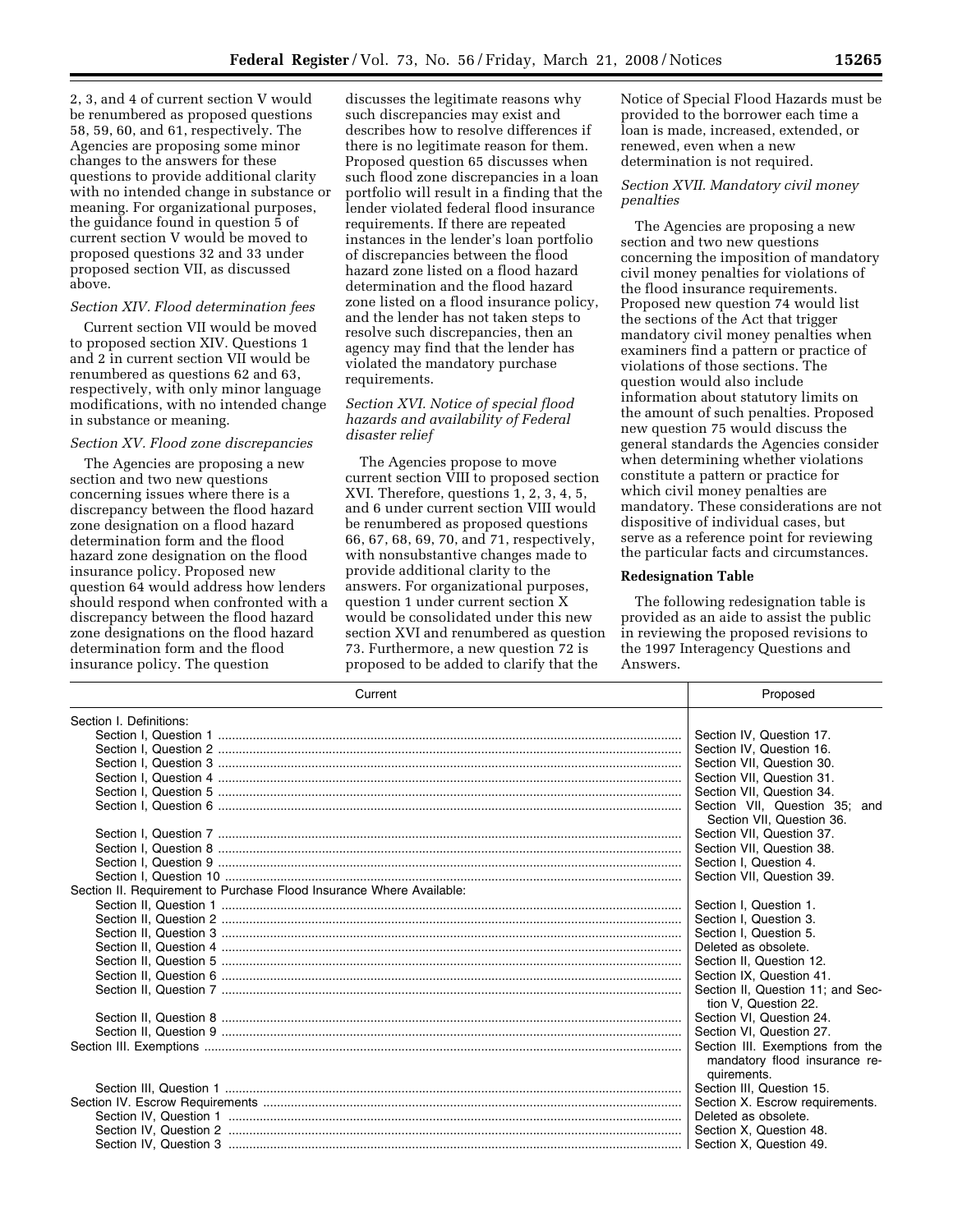| Current                                                                                                   | Proposed                                                           |
|-----------------------------------------------------------------------------------------------------------|--------------------------------------------------------------------|
|                                                                                                           | Section X, Question 50.                                            |
|                                                                                                           | Section X, Question 51.                                            |
|                                                                                                           | Section X, Question 52.                                            |
|                                                                                                           | Section X, Question 53.                                            |
|                                                                                                           | Section XIII. Required use of                                      |
|                                                                                                           | Standard Flood Hazard Deter-<br>mination Form (SFHDF).             |
|                                                                                                           | Section XIII, Question 58.                                         |
|                                                                                                           | Section XIII, Question 59.                                         |
|                                                                                                           | Section XIII, Question 60.                                         |
|                                                                                                           | Section XIII. Question 61.                                         |
|                                                                                                           | Section VII. Question 32: and                                      |
|                                                                                                           | Section VII, Question 33.                                          |
|                                                                                                           | Section XI. Forced placement of                                    |
|                                                                                                           | flood insurance.                                                   |
|                                                                                                           | Section XI, Question 54.                                           |
|                                                                                                           | Section XI, Question 55.                                           |
|                                                                                                           | Section XI, Question 56.                                           |
|                                                                                                           | Section XIV. Flood determination                                   |
|                                                                                                           | fees.                                                              |
|                                                                                                           | Section XIV, Question 62.                                          |
|                                                                                                           | Section XIV, Question 63.                                          |
|                                                                                                           | Section XVI. Notice of special                                     |
|                                                                                                           | flood hazards and availability<br>of Federal disaster relief.      |
|                                                                                                           | Section XVI, Question 66.                                          |
|                                                                                                           | Section XVI, Question 67.                                          |
|                                                                                                           | Section XVI, Question 68.                                          |
|                                                                                                           | Section XVI, Question 69.                                          |
|                                                                                                           | Section XVI, Question 70.                                          |
|                                                                                                           | Section XVI, Question 71.                                          |
|                                                                                                           | Section IX. Flood insurance re-                                    |
|                                                                                                           | quirements in the event of the<br>sale or transfer of a designated |
|                                                                                                           | loan and/or its servicing rights.                                  |
|                                                                                                           | Section IX, Question 42.                                           |
|                                                                                                           | Section IX, Question 43.                                           |
|                                                                                                           | Section IX, Question 44.                                           |
|                                                                                                           | Section IX, Question 45.                                           |
|                                                                                                           | Section IX, Question 46.                                           |
|                                                                                                           | Section IX, Question 47.                                           |
| Section X Appendix A to the Regulation-Sample Form of Notice of Special Flood Hazards and Availability of | Section XVI. Notice of special                                     |
| Federal Disaster Relief Assistance.                                                                       | flood hazards and availability<br>of Federal disaster relief.      |
|                                                                                                           | Section XVI, Question 73.                                          |

## **Public Comments**

The Agencies invite public comment on the proposed new and revised Interagency Questions and Answers. If financial institutions, bank examiners, community groups, or other interested parties have unanswered questions or comments about the Agencies' flood insurance regulations, they should submit them to the Agencies. The Agencies will consider including these questions and answers in the final guidance.

#### **Solicitation of Comments Regarding the Use of ''Plain Language''**

Section 722 of the Gramm-Leach-Bliley Act of 1999, 12 U.S.C. 4809, requires the federal banking Agencies to use ''plain language'' in all proposed and final rules published after January 1, 2000. Although this proposed guidance is not a proposed rule,

comments are nevertheless invited on whether the proposed interagency questions and answers are stated clearly and effectively organized, and how the guidance might be revised to make it easier to read.

The text of the proposed Interagency Questions and Answers follows:

### **Interagency Questions and Answers Regarding Flood Insurance**

The Interagency Questions and Answers are organized by topic. Each topic addresses a major area of the revised flood insurance law and regulations. For ease of reference, the following terms are used throughout this document: ''Act'' refers to the National Flood Insurance Act of 1968 and the Flood Disaster Protection Act of 1973, as revised by the National Flood Insurance Reform Act of 1994 (codified at 42 U.S.C. 4001 *et seq.*). ''Regulation''

refers to each agency's current final rule.7 The OCC, Board, FDIC, OTS, NCUA, and FCA (collectively, ''the Agencies'') are providing answers to questions pertaining to the following topics:

- I. Determining when certain loans are designated loans for which flood insurance is required under the Act and Regulation.
- II. Determining the appropriate amount of flood insurance required under the Act and Regulation.
- III. Exemptions from the mandatory flood insurance requirements.
- IV. Flood insurance requirements for construction loans.
- V. Flood insurance requirements for agricultural buildings.
- VI. Flood insurance requirements for

<sup>7</sup>The Agencies' rules are codified at 12 CFR part 22 (OCC), 12 CFR part 208 (Board), 12 CFR part 339 (FDIC), 12 CFR part 572 (OTS), 12 CFR part 614 (FCA), and 12 CFR part 760 (NCUA).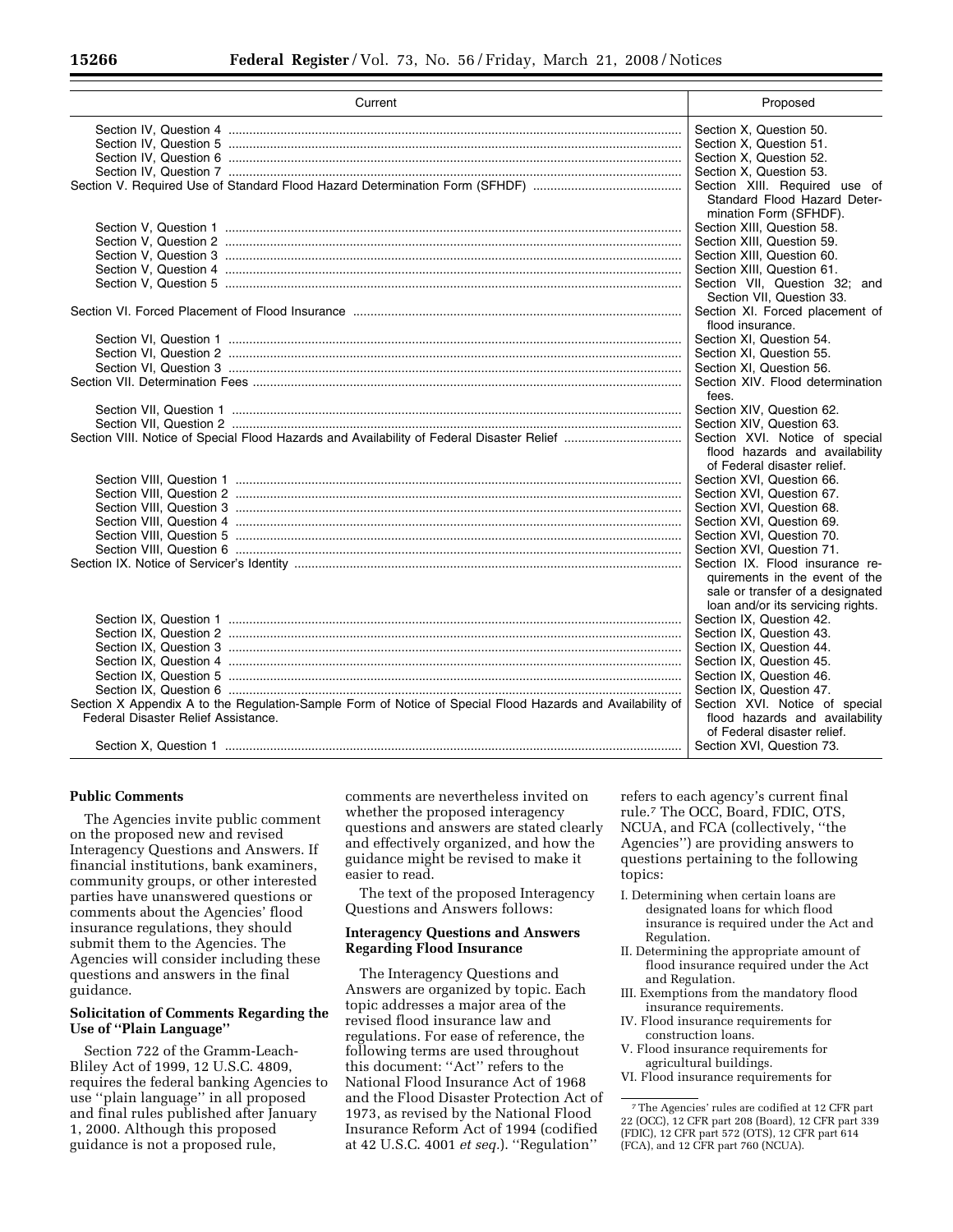residential condominiums.

- VII. Flood insurance requirements for home equity loans, lines of credit, subordinate liens, and other security interests in collateral located in an SFHA.
- VIII. Flood insurance requirements for loan syndications/participations.
- IX. Flood insurance requirements in the event of the sale or transfer of a designated loan and/or its servicing rights.
- X. Escrow requirements.
- XI. Forced placement of flood insurance.
- XII. Gap insurance policies.
- XIII. Required use of Standard Flood Hazard Determination Form (SFHDF).
- XIV. Flood determination fees.
- XV. Flood zone discrepancies.
- XVI. Notice of special flood hazards and availability of Federal disaster relief.
- XVII. Mandatory civil money penalties.

## **I. Determining When Certain Loans Are Designated Loans for Which Flood Insurance is Required Under the Act and Regulation**

1. *Does the Regulation apply to a loan where the building or mobile home securing such loan is located in a community that does not participate in the National Flood Insurance Program (NFIP)?* 

Answer: Yes. The Regulation does apply; however, a lender need not require borrowers to obtain flood insurance for a building or mobile home located in a community that does not participate in the NFIP, even if the building or mobile home securing the loan is located in a Special Flood Hazard Area (SFHA). Nonetheless, a lender, using the standard Special Flood Hazard Determination Form (SFHDF), must still determine whether the building or mobile home is located in an SFHA. If the building or mobile home is determined to be located in an SFHA, a lender is required to notify the borrower. In this case, a lender, generally, may make a conventional loan without requiring flood insurance, if it chooses to do so. However, a lender may *not* make a Government-guaranteed or insured loan, such as an SBA, VA, or FHA, loan secured by a building or mobile home located in an SFHA in a community that does not participate in the NFIP. *See* 42 U.S.C. 4106(a). Also, a lender is responsible for exercising sound risk management practices to ensure that it does not make a loan secured by a building or mobile home located in an SFHA where no flood insurance is available, if doing so would be an unacceptable risk.

2. *What is a lender's responsibility if a particular building or mobile home that secures a loan, due to a map change, is no longer located within an SFHA?* 

Answer: The lender is no longer obligated to require mandatory flood insurance; however, the borrower can elect to convert the existing NFIP policy to a Preferred Risk Policy. For risk management purposes, the lender may, by contract, continue to require flood insurance coverage.

3. *Does a lender's purchase of a loan, secured by a building or mobile home located in an SFHA in which flood insurance is available under the Act, from another lender trigger any requirements under the Regulation?* 

Answer: No. A lender's purchase of a loan, secured by a building or mobile home located in an SFHA in which flood insurance is available under the Act, alone, is not an event that triggers the Regulation's requirements, such as making a new flood determination or requiring a borrower to purchase flood insurance. Requirements under the Regulation, generally, are triggered when a lender makes, increases, extends, or renews a designated loan. A lender's purchase of a loan does not fall within any of those categories.

However, if a lender becomes aware at any point during the life of a designated loan that flood insurance is required, the lender must comply with the Regulation, including force placing insurance, if necessary. Depending upon the circumstances, safety and soundness considerations may sometimes necessitate such due diligence upon purchase of a loan as to put the lender on notice of lack of adequate flood insurance. If the purchasing lender subsequently extends, increases, or renews a designated loan, it must also comply with the Regulation.

4. *Does the Regulation apply to loans that are being restructured because of the borrower's default on the original loan?* 

Answer: Yes, if the loan otherwise meets the definition of a designated loan and if the lender increases the amount of the loan, or extends or renews the terms of the original loan.

5. *Are table funded loans treated as new loan originations?* 

Answer: Yes. Table funding, as defined under HUD's Real Estate Settlement Procedure Act (RESPA) rule, 24 CFR 3500.2, is a settlement at which a loan is funded by a contemporaneous advance of loan funds and the assignment of the loan to the person advancing the funds. A loan made through a table funding process is treated as though the party advancing the funds has originated the loan. The funding party is required to comply with the Regulation. The table funding lender can meet the administrative requirements of the Regulation by

requiring the party processing and underwriting the application to perform those functions on its behalf.

6. *Is a lender required to perform a review of its, or its servicer's, existing loan portfolio for compliance with the flood insurance requirements under the Act and Regulation?* 

Answer: No. Apart from the requirements mandated when a loan is made, increased, extended, or renewed, a regulated lender need only review and take action on any part of its existing portfolio for safety and soundness purposes, or if it knows or has reason to know of the need for NFIP coverage. Regardless of the lack of such requirement in the Act and Regulation, however, sound risk management practices may lead a lender to conduct scheduled periodic reviews that track the need for flood insurance on a loan portfolio.

#### **II. Determining the Appropriate Amount of Flood Insurance Required Under the Act and Regulation**

7. *The Regulation states that the amount of flood insurance required ''must be at least equal to the lesser of the outstanding principal balance of the designated loan or the maximum limit of coverage available for the particular type of property under the Act.'' What is meant by the ''maximum limit of coverage available for the particular type of property under the Act''?* 

Answer: ''The maximum limit of coverage available for the particular type of property under the Act'' depends on the value of the secured collateral. First, under the NFIP, there are maximum caps on the amount of insurance available. For single-family and two-to-four family dwellings and other residential buildings located in a participating community under the regular program, the maximum cap is \$250,000. For nonresidential structures located in a participating community under the regular program, the maximum cap is \$500,000. (In participating communities that are under the emergency program phase, the caps are \$35,000 for single-family and two-to-four family dwellings and other residential structures, and \$100,000 for nonresidential structures).

In addition to the maximum caps under the NFIP, the Regulation also provides that ''flood insurance coverage under the Act is limited to the overall value of the property securing the designated loan minus the value of the land on which the property is located,'' which is commonly referred to as the ''insurable value'' of a structure. The NFIP does not insure land; therefore, land values should not be included in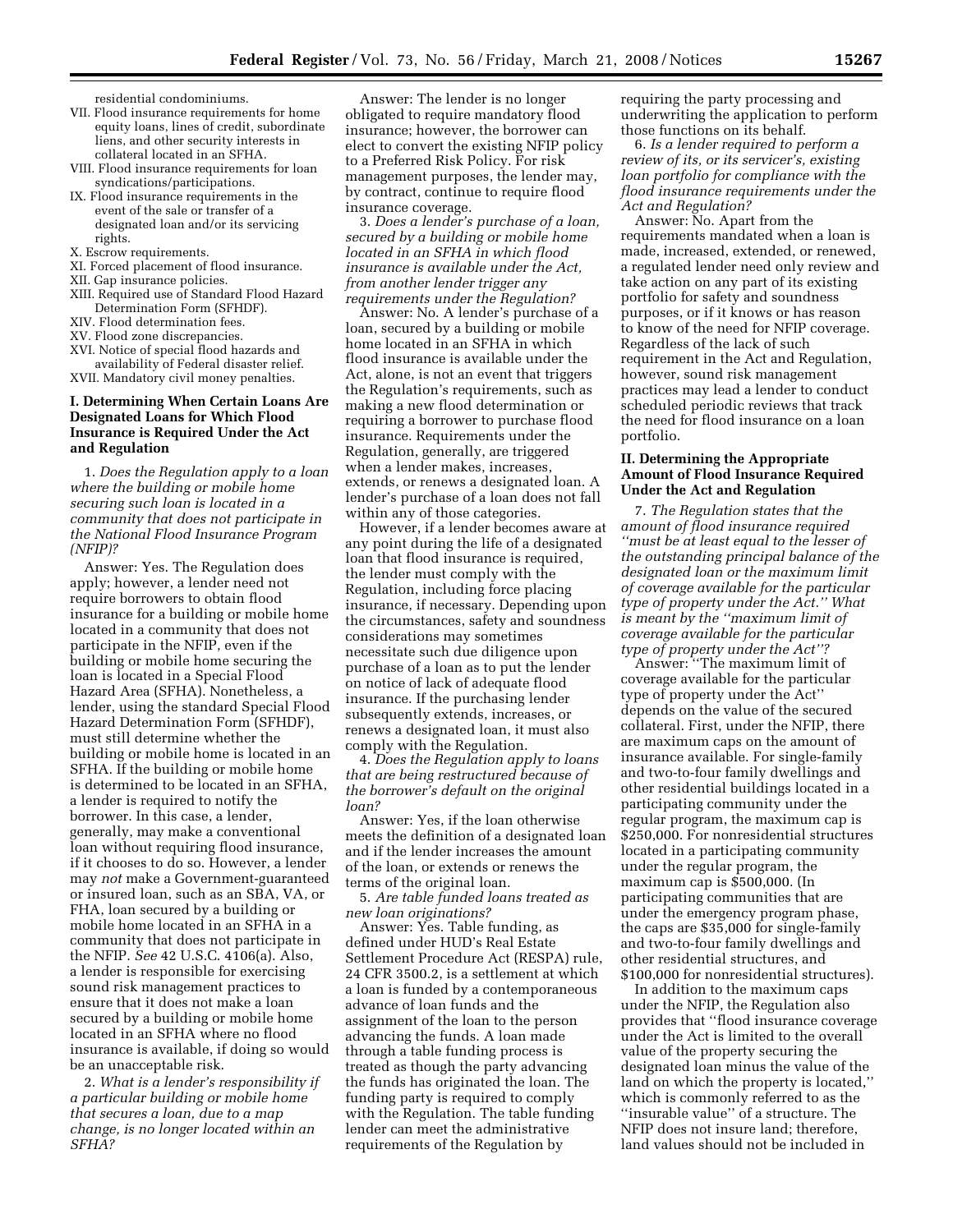the calculation. An NFIP policy will not cover an amount exceeding the ''insurable value'' of the structure. In determining coverage amounts for flood insurance, lenders often follow the same practice used to establish other hazard insurance coverage amounts. However, unlike the insurable valuation used to underwrite most other hazard insurance policies, the insurable value of improved real property for flood insurance purposes also includes the repair or replacement cost of the foundation and supporting structures. It is very important to calculate the correct insurable value of the property; otherwise, the lender might inadvertently require the borrower to purchase too much or too little flood insurance coverage. For example, if the lender fails to exclude the value of the land when determining the insurable value of the improved real property, the borrower will be asked to purchase coverage that exceeds the amount the NFIP will pay in the event of a loss.

(Please note, however, when taking a security interest in improved real property where the value of the land, excluding the value of the improvements, is sufficient collateral for the debt, the lender must nonetheless require flood insurance to cover the value of the structure if it is located in a participating community's SFHA).

#### 8. *What are examples of residential buildings?*

Answer: Residential buildings include one-to-four family dwellings; apartment or other residential buildings containing more than four dwelling units; condominiums and cooperatives in which at least 75 percent of the square footage is residential; hotels or motels where the normal occupancy of a guest is six months or more; and rooming houses that have more than four roomers. A residential building may have incidental non-residential use, such as an office or studio, as long as the total area of such incidental occupancy is limited to less than 25 percent of the square footage of the building.

## 9. *What are examples of nonresidential buildings?*

Answer: Nonresidential buildings include small business concerns, churches, schools, farm buildings (including grain bins and silos), pool houses, clubhouses, recreational buildings, mercantile structures, agricultural and industrial structures, warehouses, hotels and motels with normal room rentals for less than six months' duration, nursing homes, and mixed-use buildings with less than 75 percent residential square footage.

10. *How much insurance is required on a building located in an SFHA in a participating community?* 

Answer: The amount of insurance required by the Act and Regulation is the lesser of:

• The outstanding principal balance of the loan(s) or

• The maximum amount of insurance available under the NFIP, which is the lesser of:

 $\circ$  The maximum limit available for the type of structure or

 $\circ$  The "insurable value" of the structure (*see* Question 7).

*Example:* (calculating insurance required on a non-residential building): Loan security includes one equipment shed located in an SFHA in a participating community under the regular program.

• Outstanding loan principal is \$300,000

• Maximum amount of insurance available under the NFIP:

 $\circ$  Maximum limit available for type of structure is \$500,000 per building (non-residential building)

 $\circ$  Insurable value of the equipment shed is \$30,000

The minimum amount of insurance required by the Regulation for the equipment shed is \$30,000.

11. *Is flood insurance required for each building when the real estate secu rity contains more than one building located in an SFHA in a participating community? If so, how much coverage is required?* 

Answer: Yes. The lender must determine the amount of insurance required on each building and add these individual amounts together. The total amount of required flood insurance is the lesser of:

• the outstanding principal balance of the loan(s) or

• the maximum amount of insurance available under the NFIP, which is the lesser of:

 $\circ\,$  the maximum limit available for the type of structures or

 $\circ$  the "insurable value" of the structures (*see* Question 7).

The amount of total required flood insurance can be allocated among the secured buildings in varying amounts, but all buildings in an SFHA must have some coverage.

*Example:* Lender makes a loan in the principal amount of \$150,000 secured by five nonresidential buildings, only three of which are located in SFHAs within participating communities.

• Outstanding loan principal is \$150,000

• Maximum amount of insurance available under the NFIP

 $\circ$ Maximum limit available for the type of structure is \$500,000 per building (non-residential buildings); or

 $\circ$  Insurable value (for each nonresidential building for which insurance is required, which is \$100,000, or \$300,000 total)

Amount of insurance required for the three buildings is \$150,000. This amount of required flood insurance could be allocated among the three buildings in varying amounts, so long as each is covered by flood insurance.

12. *If the insurable value of a building or mobile home, located in an SFHA in which flood insurance is available under the Act, securing a designated loan is less than the outstanding principal balance of the loan, must a lender require the borrower to obtain flood insurance up to the balance of the loan?* 

Answer: No. The Regulation provides that the amount of flood insurance must be at least equal to the lesser of the outstanding principal balance of the designated loan or the maximum limit of coverage available for a particular type of property under the Act. The Regulation also provides that flood insurance coverage under the Act is limited to the overall value of the property securing the designated loan minus the value of the land on which the building or mobile home is located. Since the NFIP policy does not cover land value, lenders should determine the amount of insurance necessary based on the insurable value of the improvements.

13. *Can a lender require more flood insurance than the minimum required by the Regulation?* 

Answer: Yes. Lenders are permitted to require more flood insurance coverage than required by the Regulation. The borrower or lender may have to seek such coverage outside the NFIP. Each lender has the responsibility to tailor its own flood insurance policies and procedures to suit its business needs and protect its ongoing interest in the collateral. Lenders should avoid creating situations where a building is being ''over-insured''.

14. *Can a lender allow the borrower to use the maximum deductible to reduce the cost of flood insurance?* 

Answer: Yes. However, it is not a sound business practice for a lender to allow the borrower to use the maximum deductible amount in every situation. A lender should determine the reasonableness of the deductible on a case-by-case basis, taking into account the risk that such a deductible would pose to the borrower and lender. A lender may not allow the borrower to use a deductible amount equal to the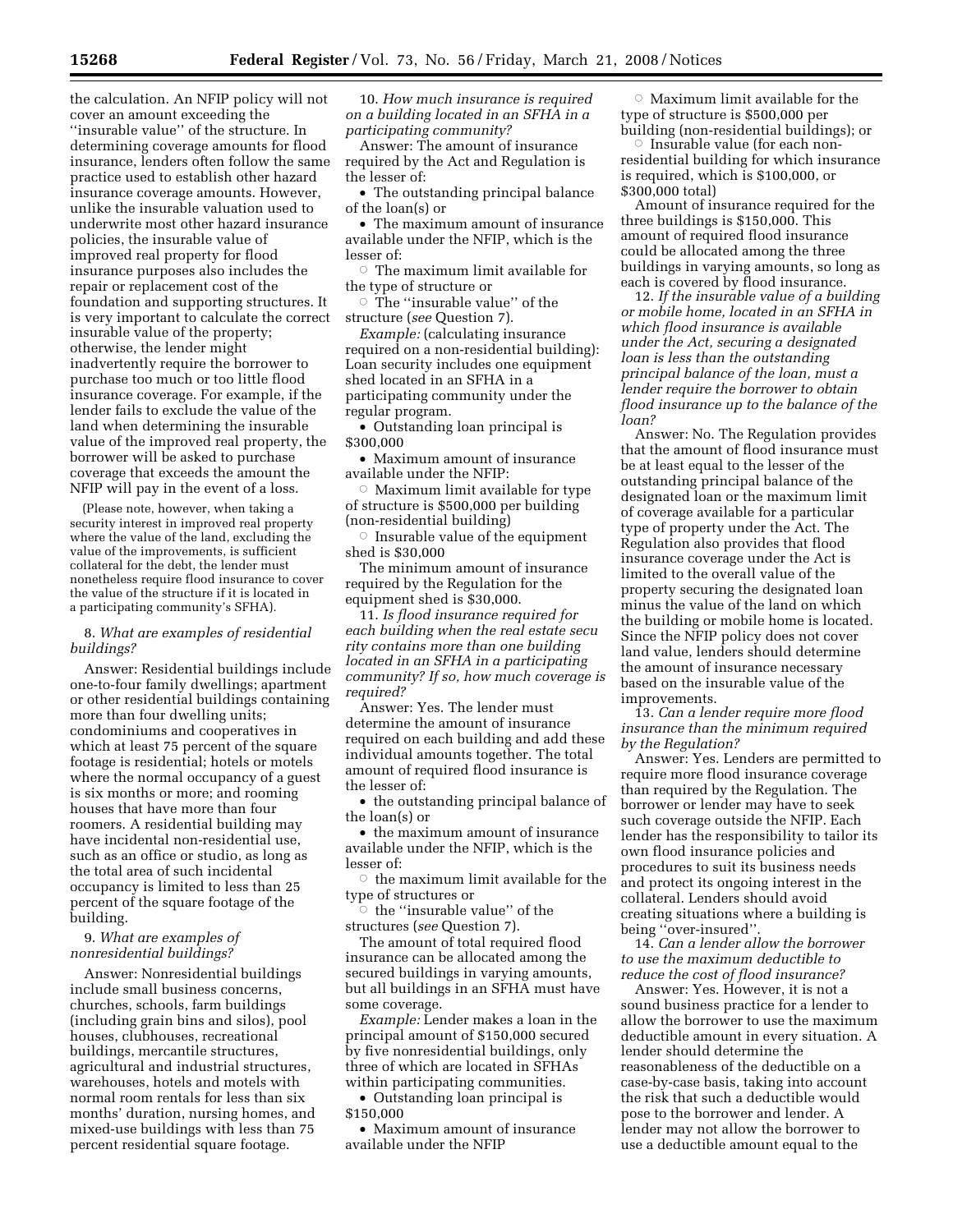insurable value of the property to avoid the mandatory purchase requirement for flood insurance.

#### **III. Exemptions From the Mandatory Flood Insurance Requirements**

15. *What are the exemptions from coverage?* 

Answer: There are only two exemptions from the purchase requirements. The first applies to stateowned property covered under a policy of self-insurance satisfactory to the Director of FEMA. The second applies if both the original principal balance of the loan is \$5,000 or less, and the original repayment term is one year or less.

#### **IV. Flood Insurance Requirements for Construction Loans**

16. *Is a loan secured by raw land that is located in an SFHA in which flood insurance is available under the Act and that will be developed into buildable lot(s) a designated loan that requires flood insurance?* 

Answer: No. A designated loan is defined as a loan secured by a building or mobile home that is located or to be located in an SFHA in which flood insurance is available under the Act. Any loan secured by only raw land that is located in an SFHA in which flood insurance is available is not a designated loan since it is not secured by a building or mobile home.

17. *Is a loan secured or to be secured by a building in the course of construction that is located or to be located in an SFHA in which flood insurance is available under the Act a designated loan?* 

Answer: Yes. Therefore, a lender must always make a flood determination prior to loan origination to determine whether a building to be constructed that is security for the loan is located or will be located in an SFHA in which flood insurance is available under the Act. If so, then the loan is a designated loan and the lender must provide the requisite notice to the borrower prior to loan origination that mandatory flood insurance is required. The lender must then comply with the mandatory purchase requirement under the Act and Regulation.

18. *Is a building in the course of construction that is located in an SFHA in which flood insurance is available under the Act eligible for coverage under an NFIP policy?* 

Answer: Yes. FEMA's *Flood Insurance Manual*, under general rules, states: buildings in the course of construction that have yet to be walled and roofed are eligible for coverage except when construction has been

halted for more than 90 days and/or if the lowest floor used for rating purposes is below the Base Flood Elevation (BFE). Materials or supplies intended for use in such construction, alteration, or repair are not insurable unless they are contained within an enclosed building on the premises or adjacent to the premises.

*Flood Insurance Manual* at p. GR 4 (October 2006). The definition section of the *Flood Insurance Manual* defines ''start of construction'' in the case of new construction as ''either the first placement of permanent construction of a building on site, such as the pouring of a slab or footing, the installation of piles, the construction of columns, or any work beyond the stage of excavation; or the placement of a manufactured (mobile) home on a foundation.'' *Flood Insurance Manual* at p. DEF 9. While an NFIP policy may be purchased prior to the start of construction, as a practical matter, coverage under an NFIP policy is not effective until actual construction commences or when materials or supplies intended for use in such construction, alteration, or repair are contained in an enclosed building on the premises or adjacent to the premises.

19. *When must a lender require the purchase of flood insurance for a loan secured by a building in the course of construction that is located in an SFHA in which flood insurance is available?* 

Answer: Under the Act, as implemented by the Regulation, a lender may not make, increase, extend, or renew any loan secured by a building or a mobile home, located or to be located in an SFHA in which flood insurance is available, unless the property is covered by adequate flood insurance for the term of the loan. One way for lenders to comply with the mandatory purchase requirement for a loan secured by a building in the course of construction that is located in an SFHA is to require borrowers to have a flood insurance policy in place at the time of loan origination.

Alternatively, a lender may allow a borrower to defer the purchase of flood insurance until a foundation slab has been poured and/or an elevation certificate has been issued, *provided*  that the lender requires the borrower to have flood insurance in place before the lender disburses funds to pay for building construction (except as necessary to pour the slab or perform preliminary site work, such as laying utilities, clearing brush, or the purchase and/or delivery of building materials) on the property securing the loan. If the lender elects this approach and does not

require flood insurance to be obtained at loan origination, then it must have adequate internal controls in place at origination to ensure that the borrower obtains flood insurance no later than when the foundation slab has been poured and/or an elevation certificate has been issued.

20. *Does the 30-day waiting period apply when the purchase of the flood insurance policy is deferred in connection with a construction loan?* 

Answer: No. The NFIP will rely on an insurance agent's representation on the application for flood insurance that the purchase of insurance has been properly deferred unless there is a loss during the first 30 days of the policy period. In that case, the NFIP will require documentation of the loan transaction, such as settlement papers, before adjusting the loss.

## **V. Flood Insurance Requirements for Agricultural Buildings**

21. *Some agricultural operations have buildings on their farms with limited utility to the farming operation and, in many cases, the farmer would not replace such buildings if lost in a flood. Is a lender required to mandate flood insurance for such buildings?* 

Answer: Yes. Under the Regulation, lenders must require flood insurance on real estate improvements when those improvements are part of the property securing the loan and are located in an SFHA in a participating community. The Act does not differentiate agricultural lending from other types of lending.

The lender may consider ''carving out'' buildings from the security it takes on the loan. However, the lender should fully analyze the risks of this option. In particular, a lender should consider whether it would be able to market the property securing its loan in the event of foreclosure. Additionally, the lender should consider any local zoning issues or other issues that would affect its collateral.

22. *What are a lender's requirements under the Regulation for a loan secured by multiple agricultural buildings located throughout a large geographic area where some of the buildings are located in an SFHA in which flood insurance is available and other buildings are not? What if the buildings are located in several jurisdictions or counties where some of the communities participate in the NFIP, and others do not?* 

Answer: A lender is required to make a determination as to whether the property securing the loan is in an SFHA. If secured property is located in an SFHA, but not in a participating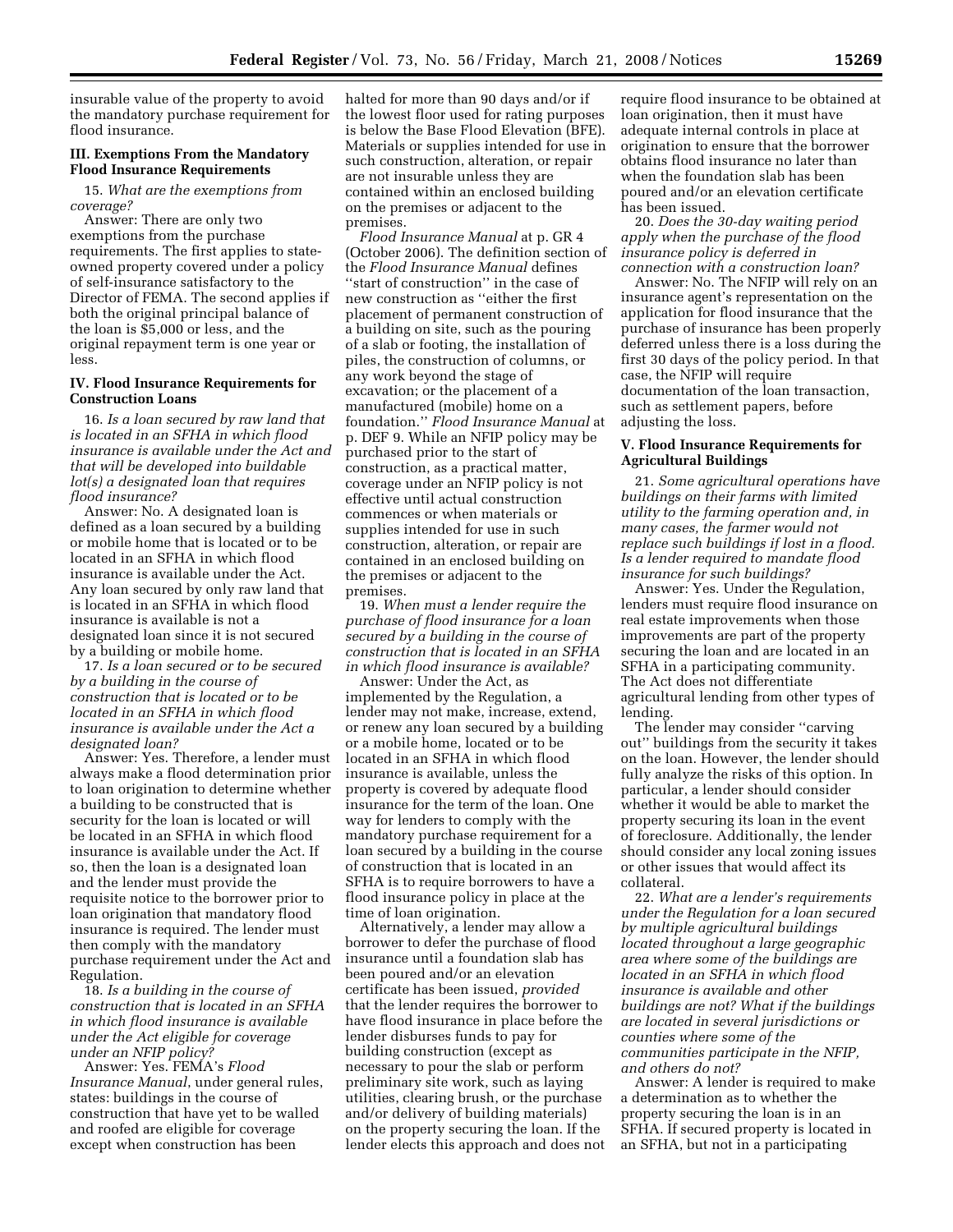community, no flood insurance is required, although a lender can require the purchase of flood insurance (from a private insurer) as a matter of safety and soundness. Conversely, where a secured property is located in a participating community but not in an SFHA, no insurance is required. A lender must provide appropriate notice and require the purchase of flood insurance for designated loans located in an SFHA in a participating community. Agricultural buildings that are part of the loan's security and are located in an SFHA in a participating community are required to have flood insurance.

#### **VI. Flood Insurance Requirements for Residential Condominiums**

23. *Are residential condominiums, including multi-story condominium complexes, subject to the statutory and regulatory requirements for flood insurance?* 

Answer: Yes. The mandatory flood insurance purchase requirements under the Act and Regulation apply to loans secured by individual residential condominium units, including those located in multi-story condominium complexes, located in an SFHA in which flood insurance is available under the Act. The mandatory purchase requirements also apply to loans secured by other condominium property, such as loans to a developer for construction of the condominium or loans to a condominium association.

24. *What is the amount of flood insurance coverage that a lender must require with respect to residential condominium units, including those located in multi-story condominium complexes, to comply with the mandatory purchase requirements under the Act and the Regulation?* 

Answer: To comply with the Regulation, the lender must ensure that the minimum amount of flood insurance covering the condominium unit is the lesser of:

• The outstanding principal balance of the loan(s) or

• The maximum amount of insurance available under the NFIP, which is the lesser of:

 $\circ$  The maximum limit available for the residential condominium unit or

 $\circ\,$  The ''insurable value'' allocated to the residential condominium unit, which is the replacement cost value of the condominium building divided by the number of units.

*Assuming that the outstanding principal balance of the loan is greater than the maximum amount of coverage available under the NFIP*, the lender must require a borrower whose loan is

secured by a residential condominium unit to either:

• Ensure the condominium owners association has purchased an NFIP Residential Condominium Building Association Policy (RCBAP) covering either 100 percent of the insurable value (replacement cost) of the building, including amounts to repair or replace the foundation and its supporting structures, or the total number of units in the condominium building times \$250,000, whichever is less; or

• Obtain a dwelling policy if there is no RCBAP, as explained in Question 25, or if the RCBAP coverage is less than 100 percent of the replacement cost value of the building or the total number of units in the condominium building times \$250,000, whichever is less, as explained in Question 26.

The RCBAP, which is a master policy for condominiums issued by FEMA, may only be purchased by the condominium owners association. The RCBAP covers both the common and individually owned building elements within the units, improvements within the units, and contents owned in common. The maximum amount of building coverage that can be purchased under an RCBAP is either 100 percent of the replacement cost value of the building, including amounts to repair or replace the foundation and its supporting structures, or the total number of units in the condominium building times \$250,000, whichever is less.

The dwelling policy provides individual unit owners with supplemental building coverage to the RCBAP. The policies are coordinated such that the dwelling policy purchased by the unit owner responds to shortfalls on building coverages pertaining either to improvements owned by the insured unit owner or to assessments. However, the dwelling policy does not extend the RCBAP limits, nor does it enable the condominium association to fill in gaps in coverage.

*Example:* Lender makes a loan in the principal amount of \$300,000 secured by a condominium unit in a 50-unit condominium building, which is located in an SFHA within a participating community, with a replacement cost of \$15 million and insured by an RCBAP with \$12.5 million of coverage.

• Outstanding principal balance of loan is \$300,000;

• Maximum amount of coverage available under the NFIP, which is the lesser of:

 $\circ$ Maximum limit available for the residential condominium unit is \$250,000; or

 $\circ$  Insurable value of the unit based on 100 percent of the building's replacement cost value (\$15 million ÷  $50 = $300,000$ .

The lender does not need to require additional flood insurance since the RCBAP's \$250,000 per unit coverage  $($12.5 \text{ million} \div 50 = $250,000) \text{ satisfies}$ the Regulation's mandatory flood insurance requirement. (This is the lesser of the outstanding principal balance (\$300,000), the maximum coverage available under the NFIP (\$250,000), or the insurable value (\$300,000).)

The guidance in question and answer 24 will apply to any loan that is made, increased, extended, or renewed after the effective date of the revised guidance. Further, the guidance will apply to any loan made prior to the effective date of the guidance, which a lender determines to be covered by flood insurance in an amount less than required by the Regulation, and as set forth in proposed question and answer 24, at the first flood insurance policy renewal period following the effective date of the revised guidance.

25. *What action must a lender take if there is no RCBAP coverage?* 

Answer: If there is no RCBAP, either because the condominium association will not obtain a policy or because individual unit owners are responsible for obtaining their own insurance, then the lender must require the individual unit owner/borrower to obtain a dwelling policy in an amount sufficient to meet the requirements outlined in Question 24.

*Example:* The lender makes a loan in the principal amount of \$175,000 secured by a condominium unit in a 50 unit condominium building, which is located in an SFHA within a participating community, with a replacement cost value of \$10 million; however, there is no RCBAP.

• Outstanding principal balance of loan is \$175,000.

• Maximum amount of coverage available under the NFIP, which is the lesser of:

 $\circ$ Maximum limit available for the residential condominium unit is \$250,000; or

 $\circ$  Insurable value of the unit based on 100 percent of the building's replacement cost value (\$10 million ÷  $50 = $200,000$ 

The lender must require the individual unit owner/borrower to purchase a flood insurance dwelling policy in the amount of \$175,000, since there is no RCBAP, to satisfy the Regulation's mandatory flood insurance requirement. (This is the lesser of the outstanding principal balance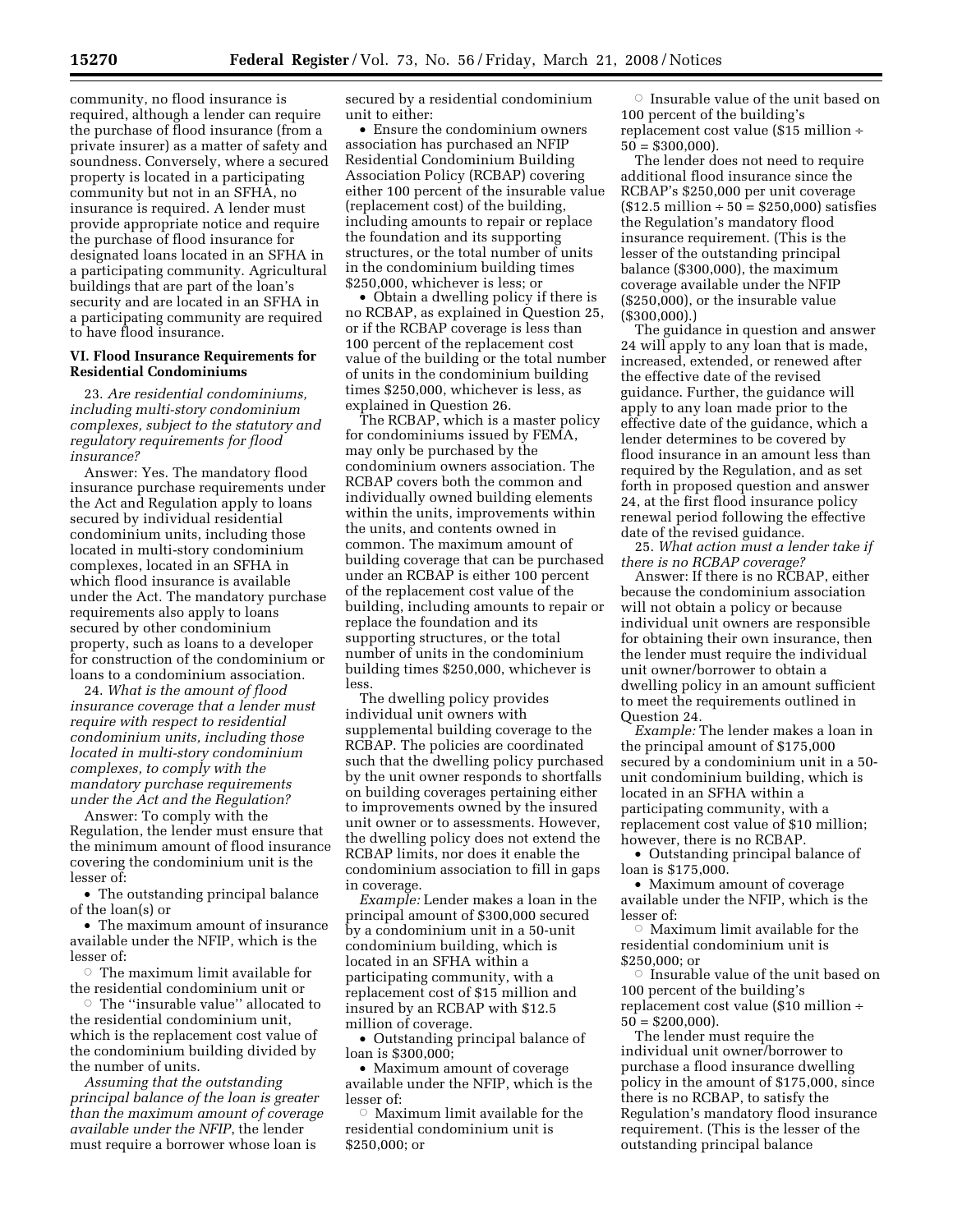(\$175,000), the maximum coverage available under the NFIP (\$250,000), or the insurable value (\$200,000).)

26. *What action must a lender take if the RCBAP coverage is insufficient to meet the Regulation's mandatory purchase requirements for a loan secured by an individual residential condominium unit?* 

Answer: If the lender determines that flood insurance coverage purchased under the RCBAP is insufficient to meet the Regulation's mandatory purchase requirements, then the lender should request the individual unit owner/ borrower to ask the condominium association to obtain additional coverage that would be sufficient to meet the Regulation's requirements (*see*  Question 24). If the condominium association does not obtain sufficient coverage, then the lender must require the individual unit owner/borrower to purchase a dwelling policy in an amount sufficient to meet the Regulation's flood insurance requirements. The amount of coverage under the dwelling policy required to be purchased by the individual unit owner would be the difference between the RCBAP's coverage allocated to that unit and the Regulation's mandatory flood insurance requirements (*see* Question 24)

*Example:* Lender makes a loan in the principal amount of \$300,000 secured by a condominium unit in a 50-unit condominium building, which is located in an SFHA within a participating community, with a replacement cost value of \$10 million; however, the RCBAP is at 80 percent of replacement cost value (\$8 million or \$160,000 per unit).

• Outstanding principal balance of loan is \$300,000

• Maximum amount of coverage available under the NFIP, which is the lesser of:

 $\circ$  Maximum limit available for the residential condominium unit is \$250,000; or

Æ Insurable value of the unit based on 100 percent of the building's replacement value (\$10 million  $\div$  50 = \$200,000).

The lender must require the individual unit owner/borrower to purchase a flood insurance dwelling policy in the amount of \$40,000 to satisfy the Regulation's mandatory flood insurance requirement of \$200,000. (This is the lesser of the outstanding principal balance (\$300,000), the maximum coverage available under the NFIP (\$250,000), or the insurable value (\$200,000).) The RCBAP fulfills only \$160,000 of the Regulation's flood insurance requirement.

While the individual unit owner's purchase of a separate dwelling policy that provides for adequate flood insurance coverage under the Regulation will satisfy the Regulation's mandatory flood insurance requirements, the lender and the individual unit owner/borrower may still be exposed to additional risk of loss. Lenders are encouraged to apprise borrowers of this risk. The dwelling policy provides individual unit owners with supplemental building coverage to the RCBAP. The policies are coordinated such that the dwelling policy purchased by the unit owner responds to shortfalls on building coverages pertaining either to improvements owned by the insured unit owner or to assessments. However, the dwelling policy does not extend the RCBAP limits, nor does it enable the condominium association to fill in gaps in coverage.

The risk arises because the individual unit owner's dwelling policy may contain claim limitations that prevent the dwelling policy from covering the individual unit owner's share of the coinsurance penalty, which is triggered when the amount of insurance under the RCBAP is less than 80 percent of the building's replacement cost value at the time of loss. In addition, following a major flood loss, the insured unit owner may have to rely upon the condominium association's and other unit owners' financial ability to make the necessary repairs to common elements in the building, such as electricity, heating, plumbing, elevators, etc. It is incumbent on the lender to understand these limitations.

27. *What must a lender do when a loan secured by a residential condominium unit is in a complex whose condominium association allows its existing RCBAP to lapse?* 

Answer: If a lender determines at any time during the term of a designated loan that the loan is not covered by flood insurance or is covered by such insurance in an amount less than that required under the Act and the Regulation, the lender must notify the individual unit owner/borrower of the requirement to maintain flood insurance coverage sufficient to meet the Regulation's mandatory requirements. The lender should encourage the individual unit owner/borrower to work with the condominium association to acquire a new RCBAP in an amount sufficient to meet the Regulation's mandatory flood insurance requirement (*see* Question 24). Failing that, the lender must require the individual unit owner/borrower to obtain a flood insurance dwelling policy in an amount

sufficient to meet the Regulation's mandatory flood insurance requirement (*see* Questions 25 and 26). If the borrower/unit owner or the condominium association fails to purchase flood insurance sufficient to meet the Regulation's mandatory requirements within 45 days of the lender's notification to the individual unit owner/borrower of inadequate insurance coverage, the lender must force place the necessary flood insurance.

28. *How does the RCBAP's coinsurance penalty apply in the case of residential condominiums, including those located in multi-story condominium complexes?* 

Answer: In the event the RCBAP's coverage on a condominium building at the time of loss is less than 80 percent of either the building's replacement cost or the maximum amount of insurance available for that building under the NFIP (whichever is less), then the loss payment, which is subject to a coinsurance penalty, is determined as follows (subject to all other relevant conditions in this policy, including those pertaining to valuation, adjustment, settlement, and payment of loss):

A. Divide the actual amount of flood insurance carried on the condominium building at the time of loss by 80 percent of either its replacement cost or the maximum amount of insurance available for the building under the NFIP, whichever is less.

B. Multiply the amount of loss, before application of the deductible, by the figure determined in A above.

C. Subtract the deductible from the figure determined in B above.

The policy will pay the amount determined in C above, or the amount of insurance carried, whichever is less.

*Example 1:* (inadequate insurance amount to avoid penalty)

Replacement value of the building— \$250,000

80% of replacement value of the building—\$200,000

Actual amount of insurance carried— \$180,000

Amount of the loss—\$150,000

Deductible—\$500

Step A:  $180,000 \div 200,000 = .90$ 

(90% of what should be carried to avoid co-insurance penalty)

Step B:  $150,000 \times .90 = 135,000$ 

Step C:  $135,000 - 500 = 134,500$ The policy will pay no more than

\$134,500. The remaining \$15,500 is not covered due to the co-insurance penalty (\$15,000) and application of the deductible (\$500). Unit owners' dwelling policies will not cover any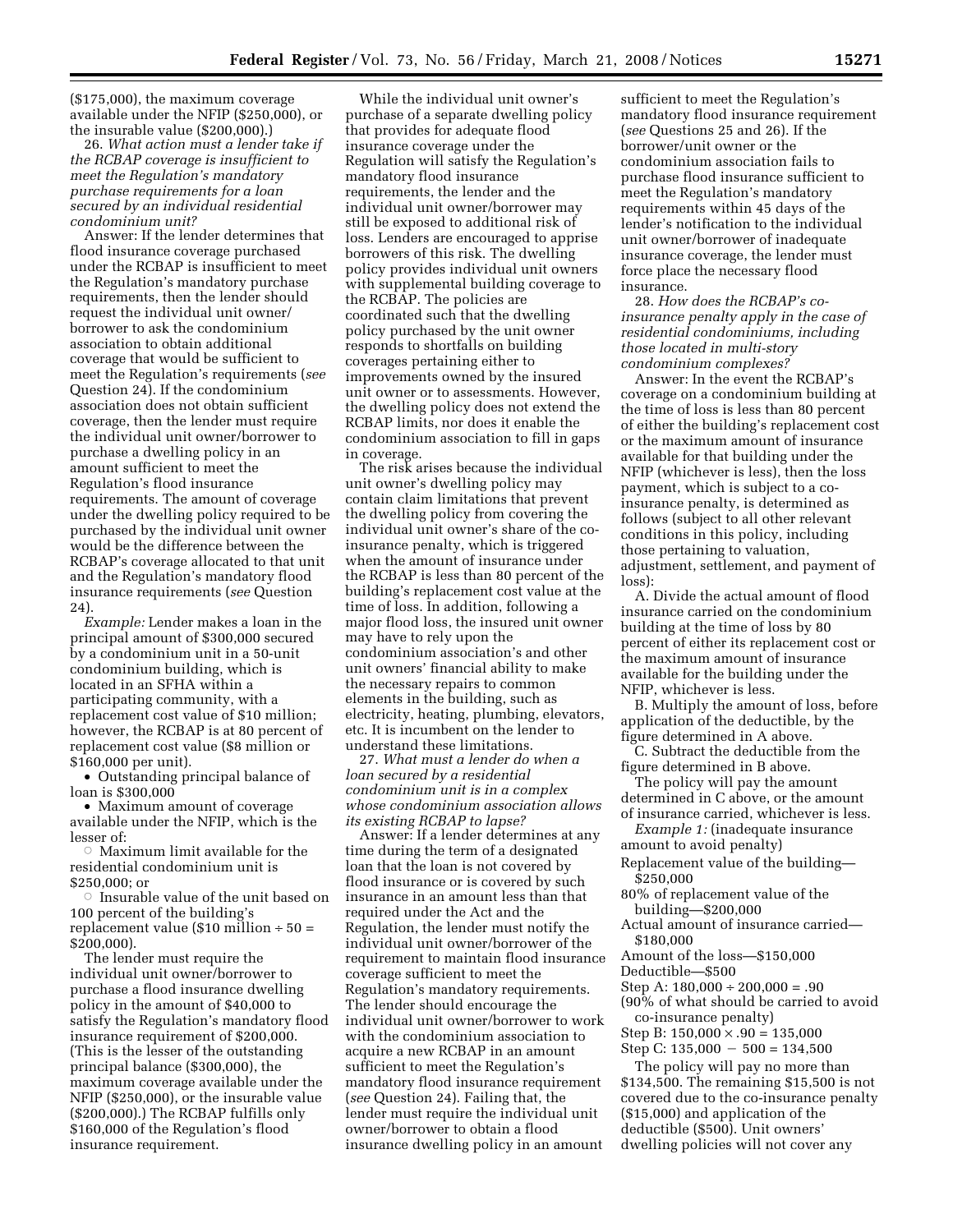*Example 2:* (adequate insurance amount to avoid penalty)

Replacement value of the building— \$250,000

80% of replacement value of the building—\$200,000

Actual amount of insurance carried— \$200,000

Amount of the loss—\$150,000

Deductible—\$500

Step A:  $200,000 \div 200,000 = 1.00$ 

(100% of what should be carried to avoid co-insurance penalty)

Step B:  $150,000 \times 1.00 = 150,000$ Step C:  $150,000 - 500 = 149,500$ 

In this example there is no coinsurance penalty, because the actual amount of insurance carried meets the 80 percent requirement to avoid the coinsurance penalty. The policy will pay no more than \$149,500 (\$150,000 amount of loss minus the \$500 deductible). This example also assumes a \$150,000 outstanding principal loan balance.

29. *What are the major factors involved with the individual unit owner's dwelling policy's coverage limitations with respect to the condominium association's RCBAP coverage?* 

Answer: The following examples demonstrate how the unit owner's dwelling policy may cover in certain loss situations:

*Example 1:* (RCBAP insured to at least 80 percent of building replacement cost)

• If the unit owner purchases building coverage under the dwelling policy and if there is an RCBAP covering at least 80 percent of the building replacement cost value, the loss assessment coverage under the dwelling policy will pay that part of a loss that exceeds 80 percent of the association's building replacement cost allocated to that unit.

• The loss assessment coverage under the dwelling policy will not cover the association's policy deductible purchased by the condominium association.

• If building elements within units have also been damaged, the dwelling policy pays to repair building elements after the RCBAP limits that apply to the unit have been exhausted. Coverage combinations cannot exceed the total limit of \$250,000 per unit.

*Example 2:* (RCBAP insured to less than 80 percent of building replacement cost)

• If the unit owner purchases building coverage under the dwelling policy and there is an RCBAP that was insured to less than 80 percent of the building replacement cost value at the time of loss, the loss assessment coverage cannot be used to reimburse the association for its co-insurance penalty.

• Loss assessment is available only to cover the building damages in excess of the 80-percent required amount at the time of loss. Thus, the covered damages to the condominium association building must be greater than 80 percent of the building replacement cost value at the time of loss before the loss assessment coverage under the dwelling policy becomes available. Under the dwelling policy, covered repairs to the unit, if applicable, would have priority in payment over loss assessments against the unit owner.

*Example 3:* (No RCBAP)

• If the unit owner purchases building coverage under the dwelling policy and there is no RCBAP, the dwelling policy covers assessments against unit owners for damages to common areas up to the dwelling policy limit.

• However, if there is damage to the building elements of the unit as well, the combined payment of unit building damages, which would apply first, and the loss assessment may not exceed the building coverage limit under the dwelling policy.

### **VII. Flood Insurance Requirements for Home Equity Loans, Lines of Credit, Subordinate Liens, and Other Security Interests in Collateral Located in an SFHA**

30. *Is a home equity loan considered a designated loan that requires flood insurance?* 

Answer: Yes. A home equity loan is a designated loan, regardless of the lien priority, if the loan is secured by a building or a mobile home located in an SFHA in which flood insurance is available under the Act.

31. *Does a draw against an approved line of credit secured by a building or mobile home, which is located in an SFHA in which flood insurance is available under the Act, require a flood determination under the Regulation?* 

Answer: No. While a line of credit, secured by a building or mobile home located in an SFHA in which flood insurance is available under the Act, is a designated loan and, therefore, requires a flood determination when application is made for the loan, draws against an approved line do not require further determinations. However, a request made for an *increase* in an approved line of credit may require a new determination, depending upon whether a previous determination was

done. (*See* the response to Question 61 in Section XIII. Required use of Standard Flood Hazard Determination Form).

32. *When a lender makes a second mortgage secured by a building or mobile home located in an SFHA, how much flood insurance must the lender require?* 

Answer: A lender must ensure that adequate flood insurance is in place or require that additional flood insurance coverage be added to the flood insurance policy in the amount of the lesser of either the combined total outstanding principal balance of the first and second loan, the maximum amount available under the Act (currently \$250,000 for a residential building and \$500,000 for a nonresidential building), or the insurable value of the building or mobile home. The lender on the second mortgage cannot comply with the Act and Regulation by requiring flood insurance only in the amount of the outstanding principal balance of the second mortgage without regard to the amount of flood insurance coverage on a first mortgage.

*Example 1:* Lender A makes a first mortgage with a principal balance of \$100,000, but improperly requires only \$75,000 of flood insurance coverage. Lender B issues a second mortgage with a principal balance of \$50,000. The insurable value of the residential building securing the loans is \$200,000. Lender B must ensure that flood insurance in the amount of \$150,000 is purchased and maintained. If Lender B were to require flood insurance only in an amount equal to the principal balance of the second mortgage (\$50,000), its interest in the secured property would not be fully protected in the event of a flood loss because Lender A would have prior claim on the entire \$100,000 of the loss payment towards its principal balance of \$100,000, while Lender B would receive only \$25,000 of the loss payment toward its principal balance of \$50,000.

*Example 2:* Lender A, who is not directly covered by the Act or Regulation, makes a first mortgage with a principal balance of \$100,000 and does not require flood insurance. Lender B, who is directly covered by the Act and Regulation, issues a second mortgage with a principal balance of \$50,000. The insurable value of the residential building securing the loans is \$200,000. Lender B must ensure that flood insurance in the amount of \$150,000 is purchased and maintained. If Lender B were to require flood insurance only in an amount equal to the principal balance of the second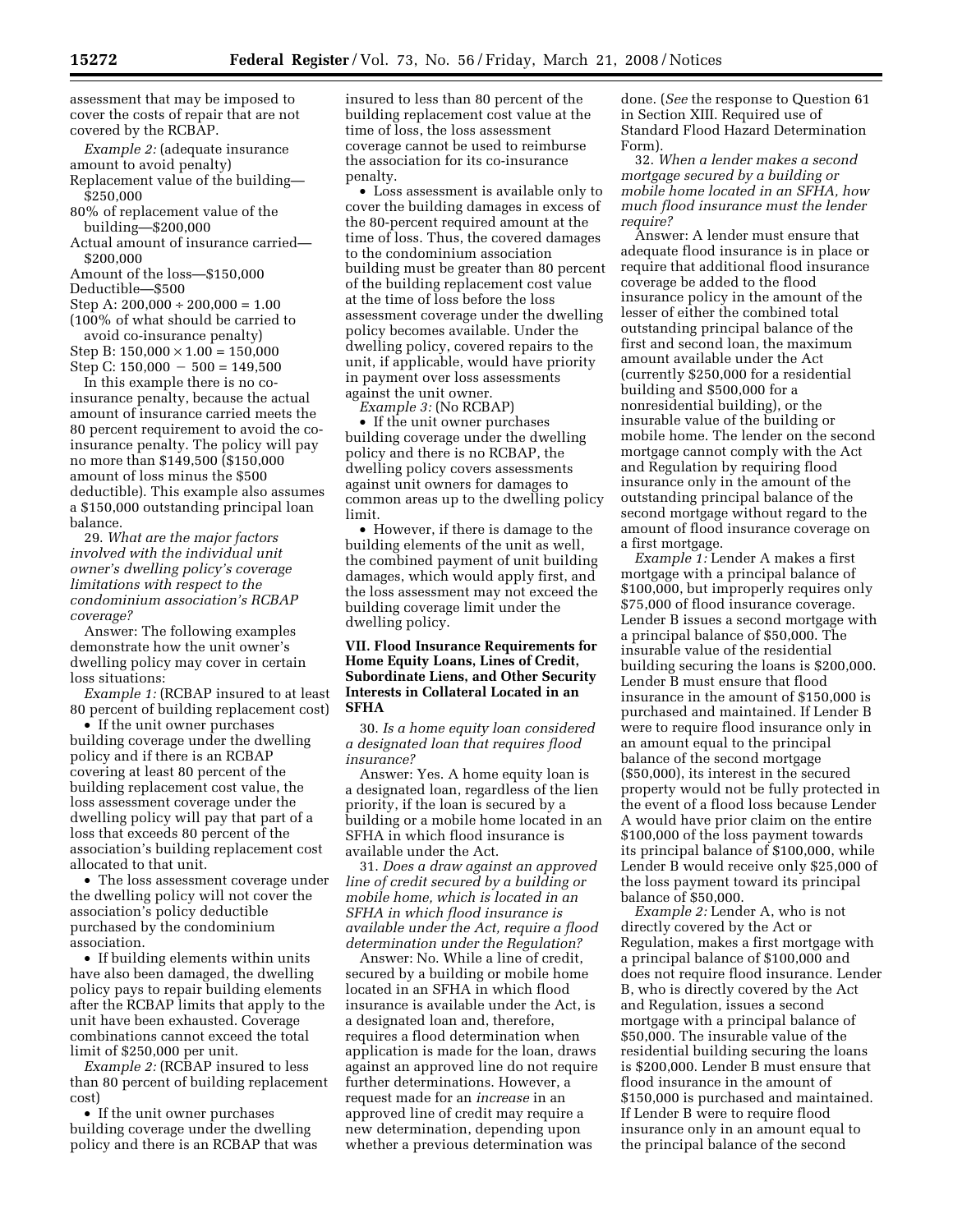mortgage (\$50,000), its interest in the secured property would not be protected in the event of a flood loss because Lender A would have prior claim on the entire \$50,000 loss payment towards its principal balance of \$100,000.

*Example 3:* Lender A made a first mortgage with a principal balance of \$100,000 on real property with a fair market value of \$150,000. The insurable value of the residential building on the real property is \$90,000; however, Lender A improperly required only \$70,000 of flood insurance coverage. Lender B later takes a second mortgage on the property with a principal balance of \$10,000. Lender B must ensure that flood insurance in the amount of \$90,000 is purchased and maintained on the secured property to comply with the Act and Regulation.

33. *If a borrower requesting a home equity loan secured by a junior lien provides evidence that flood insurance coverage is in place, does the lender have to make a new determination? Does the lender have to adjust the insurance coverage?* 

Answer: It depends. Assuming the requirements in Section 528 of the Act (42 U.S.C. 4104b) are met and the same lender made the first mortgage, then a new determination may not be necessary, when the existing determination is not more than seven years old, there have been no map changes, and the determination was recorded on an SFHDF. If, however, a lender other than the one that made the first mortgage loan is making the home equity loan, a new determination would be required because this lender would be deemed to be ''making'' a new loan. In either situation, the lender will need to determine whether the amount of insurance in force is sufficient to cover the lesser of the combined outstanding principal balance of all loans (including the home equity loan), the insurable value, or the maximum amount of coverage available on the improved real estate.

34. *If the loan request is to finance inventory stored in a building located within an SFHA, but the building is not security for the loan, is flood insurance required?* 

Answer: No. The Act and the Regulation provide that a lender shall not make, increase, extend, or renew a designated loan, that is a loan secured by a building or mobile home located or to be located in an SFHA, ''unless the building or mobile home and any personal property securing such loan'' is covered by flood insurance for the term of the loan. In this example, the collateral is not the type that could

secure a designated loan because it does not include a building or mobile home; rather, the collateral is the inventory alone.

35. *Is flood insurance required if a building and its contents both secure a loan, and the building is located in an SFHA in which flood insurance is available?* 

Answer: Yes. Flood insurance is required for the building located in the SFHA and any contents stored in that building.

36. *If a loan is secured by Building A, which is located in an SFHA, and contents, which are located in Building B, is flood insurance required on the contents securing a loan?* 

Answer: No. If collateral securing the loan is stored in Building B, which does not secure the loan, then flood insurance is not required on those contents whether or not Building B is located in an SFHA.

37. *Does the Regulation apply where the lender takes a security interest in a building or mobile home located in an SFHA only as an ''abundance of caution''?* 

Answer: Yes. The Act and Regulation look to the collateral securing the loan. If the lender takes a security interest in improved real estate located in an SFHA, then flood insurance is required.

38. *If a borrower offers a note on a single-family dwelling as collateral for a loan but the lender does not take a security interest in the dwelling itself, is this a designated loan that requires flood insurance?* 

Answer: No. A designated loan is a loan secured by a building or mobile home. In this example, the lender did not take a security interest in the building; therefore, the loan is not a designated loan.

39. *If a lender makes a loan that is not secured by real estate, but is made on the condition of a personal guarantee by a third party who gives the lender a security interest in improved real estate owned by the third party that is located in an SFHA in which flood insurance is available, is it a designated loan that requires flood insurance?* 

Answer: Yes. The making of a loan on condition of a personal guarantee by a third party and further secured by improved real estate, which is located in an SFHA, owned by that third party is so closely tied to the making of the loan that it is considered a designated loan that requires flood insurance.

### **VIII. Flood Insurance Requirements for Loan Syndications/Participations**

40. *How do the Agencies enforce the mandatory purchase requirements under the Act and Regulation when a* 

### *lender participates in a loan syndication/participation?*

Answer: Although a syndication/ participation agreement may assign compliance duties to the lead lender or agent, and include clauses in which the lead lender or agent indemnifies participating lenders against flood losses, each participating lender remains individually responsible for ensuring compliance with the Act and Regulation.

Therefore, the Agencies will examine whether the regulated institution/ participating lender has performed upfront due diligence to ensure both that the lead lender or agent has undertaken the necessary activities to ensure that the borrower obtains appropriate flood insurance and that the lead lender or agent has adequate controls to monitor the loan(s) on an ongoing basis for compliance with the flood insurance requirements. Further, the Agencies expect the participating lender to have adequate controls to monitor the activities of the lead lender or agent to ensure compliance with flood insurance requirements over the term of the loan.

### **IX. Flood Insurance Requirements in the Event of the Sale or Transfer of a Designated Loan and/or its Servicing Rights**

41. *How do the flood insurance requirements under the Regulation apply to lenders under the following scenarios involving loan servicing?* 

*Scenario 1: A regulated lender originates a designated loan secured by a building or mobile home located in an SFHA in which flood insurance is available under the Act. The lender makes the initial flood determination, provides the borrower with appropriate notice, and flood insurance is obtained. The lender initially services the loan; however, the lender subsequently sells both the loan and the servicing rights to a non-regulated party. What are the regulated lender's requirements under the Regulation? What are the regulated lender's requirements under the Regulation if it only transfers or sells the servicing rights, but retains ownership of the loan?* 

Answer: The lender must comply with all requirements of the Regulation, including making the initial flood determination, providing appropriate notice to the borrower, and ensuring that the proper amount of insurance is obtained. In the event the lender sells or transfers the loan and servicing rights, the lender must provide notice of the identity of the new servicer to FEMA or its designee.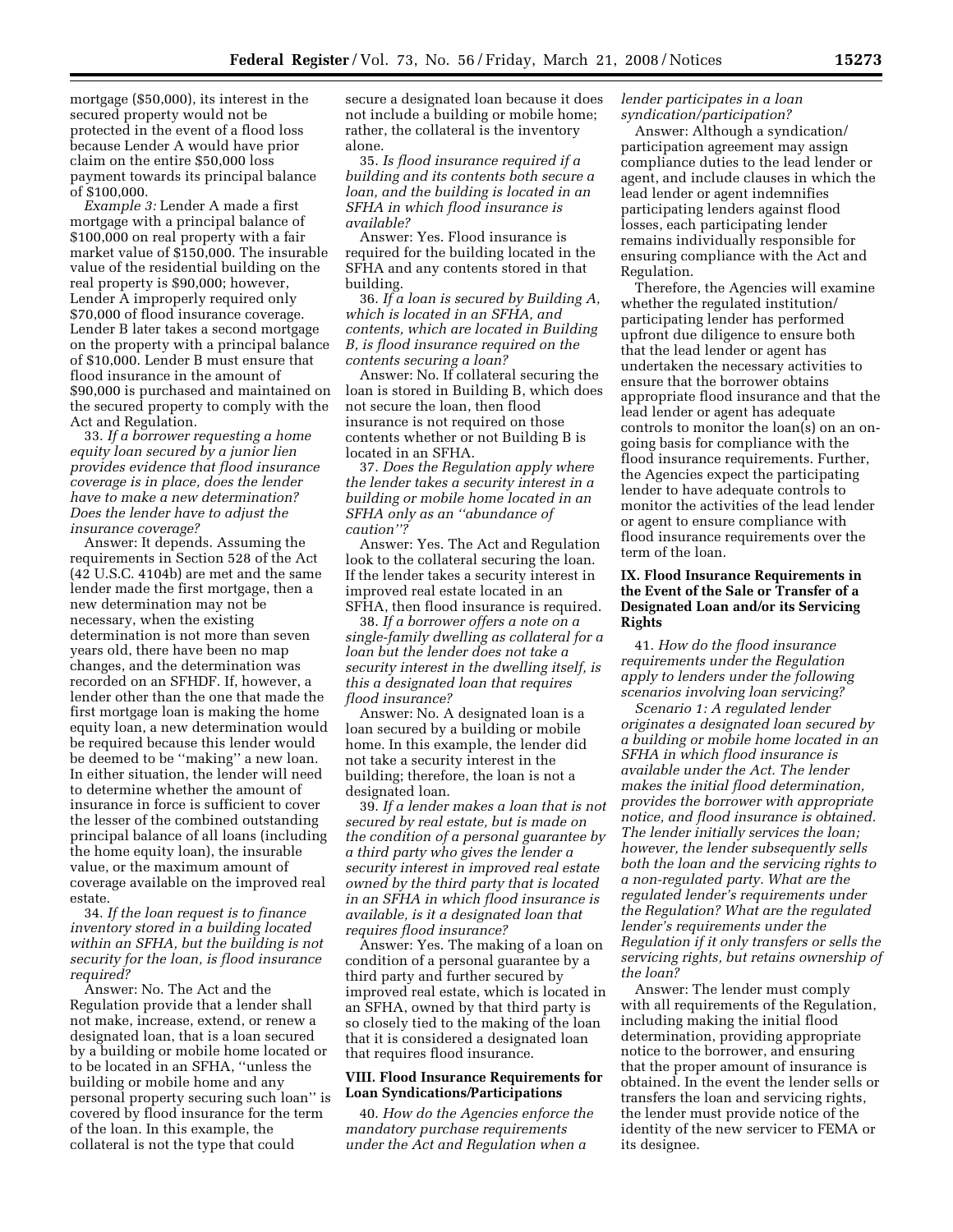If the lender retains ownership of the loan and only transfers or sells the servicing rights to a non-regulated party, the lender must notify FEMA or its designee of the identity of the new servicer. The servicing contract should require the servicer to comply with all the requirements that are imposed on the lender as owner of the loan, including escrow of insurance premiums and forced placement of insurance, if necessary.

Generally, the Regulation does not impose obligations on a loan servicer independent from the obligations it imposes on the owner of a loan. Loan servicers are covered by the escrow, forced placement, and flood hazard determination fee provisions of the Act and Regulation primarily so that they may perform the administrative tasks for the lender, without fear of liability to the borrower for the imposition of unauthorized charges. In addition, the preamble to the Regulation emphasizes that the obligation of a loan servicer to fulfill administrative duties with respect to the flood insurance requirements arises from the contractual relationship between the loan servicer and the lender or from other commonly accepted standards for performance of servicing obligations. The lender remains ultimately liable for fulfillment of those responsibilities, and must take adequate steps to ensure that the loan servicer will maintain compliance with the flood insurance requirements.

*Scenario 2: A non-regulated lender originates a designated loan, secured by a building or mobile home located in an SFHA in which flood insurance is available under the Act. The nonregulated lender does not make an initial flood determination or notify the borrower of the need to obtain insurance. The non-regulated lender sells the loan and servicing rights to a regulated lender. What are the regulated lender's requirements under the Regulation? What are the regulated lender's requirements if it only purchases the servicing rights*?

Answer: A regulated lender's purchase of a loan and servicing rights, secured by a building or mobile home located in an SFHA in which flood insurance is available under the Act, is not an event that triggers any requirements under the Regulation, such as making a new flood determination or requiring a borrower to purchase flood insurance. The Regulation's requirements are triggered when a lender makes, increases, extends, or renews a designated loan. A lender's purchase of a loan does not fall within any of those categories. However, if a regulated lender becomes aware at

any point during the life of a designated loan that flood insurance is required, then the lender must comply with the Regulation, including force placing insurance, if necessary. Similarly, if the lender subsequently extends, increases, or renews a designated loan, the lender must also comply with the Regulation.

Where a regulated lender purchases only the servicing rights to a loan originated by a non-regulated lender, the regulated lender is obligated only to follow the terms of its servicing contract with the owner of the loan. In the event the regulated lender subsequently sells or transfers the servicing rights on that loan, the lender must notify FEMA or its designee of the identity of the new servicer, if required to do so by the servicing contract with the owner of the loan.

42. *When a lender makes a designated loan and will be servicing that loan, what are the requirements for notifying the Director of FEMA or the Director's designee*?

Answer: FEMA stated in a June 4, 1996, letter that the Director's designee is the insurance company issuing the flood insurance policy. The borrower's purchase of a policy (or the lender's forced placement of a policy) will constitute notice to FEMA when the lender is servicing that loan.

In the event the servicing is subsequently transferred to a new servicer, the lender must provide notice to the insurance company of the identity of the new servicer no later than 60 days after the effective date of such a change.

43. *Would a RESPA Notice of Transfer sent to the Director of FEMA (or the Director's designee) satisfy the regulatory provisions of the Act?* 

Answer: Yes. The delivery of a copy of the Notice of Transfer or any other form of notice is sufficient if the sender includes, on or with the notice, the following information that FEMA has indicated is needed by its designee:

- Borrower's full name;
- Flood insurance policy number; • Property address (including city
- and state);

• Name of lender or servicer making notification;

• Name and address of new servicer; and

• Name and telephone number of contact person at new servicer.

44. *Can delivery of the notice be made electronically, including batch transmissions?* 

Answer: Yes. The Regulation specifically permits transmission by electronic means. A timely batch transmission of the notice would also be permissible, if it is acceptable to the Director's designee.

45. *If the loan and its servicing rights are sold by the lender, is the lender required to provide notice to the Director or the Director's designee?* 

Answer: Yes. Failure to provide such notice would defeat the purpose of the notice requirement because FEMA would have no record of the identity of either the owner or servicer of the loan.

46. *Is a lender required to provide notice when the servicer, not the lender, sells or transfers the servicing rights to another servicer?* 

Answer: No. After servicing rights are sold or transferred, subsequent notification obligations are the responsibility of the new servicer. The obligation of the lender to notify the Director or the Director's designee of the identity of the servicer transfers to the new servicer. The duty to notify the Director or the Director's designee of any subsequent sale or transfer of the servicing rights and responsibilities belongs to that servicer. For example, a financial institution makes and services the loan. It then sells the loan in the secondary market and also sells the servicing rights to a mortgage company. The financial institution notifies the Director's designee of the identity of the new servicer and the other information requested by FEMA so that flood insurance transactions can be properly administered by the Director's designee. If the mortgage company later sells the servicing rights to another firm, the mortgage company, not the financial institution, is responsible for notifying the Director's designee of the identity of the new servicer.

47. *In the event of a merger of one lending institution with another, what are the responsibilities of the parties for notifying the Director's designee?* 

Answer: If an institution is acquired by or merges with another institution, the duty to provide notice for the loans being serviced by the acquired institution will fall to the successor institution in the event that notification is not provided by the acquired institution prior to the effective date of the acquisition or merger.

#### **X. Escrow Requirements**

48. *Are multi-family buildings or mixed-use properties included in the definition of ''residential improved real estate'' under the Regulation for which escrows are required?* 

Answer: ''Residential improved real estate'' is defined under the Regulation as ''real estate upon which a home or other residential building is located or to be located.'' A loan secured by residential improved real estate located or to be located in an SFHA in which flood insurance is available is a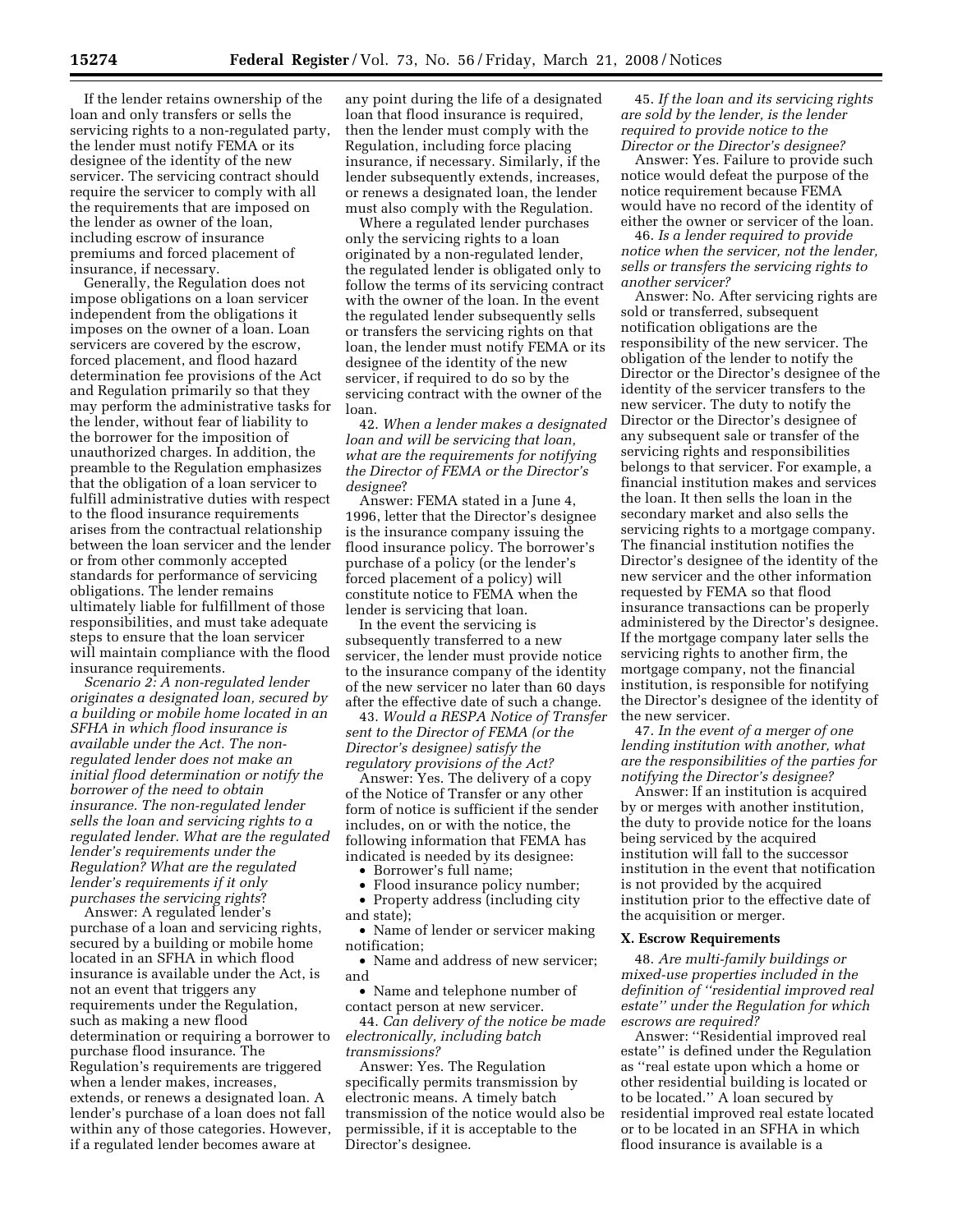designated loan. Lenders are required to escrow flood insurance premiums and fees for any mandatory flood insurance for such loans if the lender requires the escrow of taxes, hazard insurance premiums or other loan charges for loans secured by residential improved real estate.

*Multi-family buildings*. For the purposes of the Act and the Regulation, the definition of residential improved real estate does not make a distinction between whether a building is single- or multi-family, or whether a building is owner- or renter-occupied. The preamble to the Regulation indicates that single-family dwellings (including mobile homes), two-to-four family dwellings, and multi-family properties containing five or more residential units are covered under the Act's escrow provisions. If the building securing the loan meets the Regulation's definition of residential improved real estate, and the lender requires the escrow of other items, such as taxes or hazard insurance premiums, then the lender is required to also escrow premiums and fees for flood insurance.

*Mixed-use properties*. The lender should look to the primary use of a building to determine whether it meets the definition of ''residential improved real estate.'' For example, a building having a retail store on the ground level with a small upstairs apartment used by the store's owner generally is considered a commercial enterprise and consequently would not constitute a residential building under the definition. If the primary use of a mixed-use property is for residential purposes, the Regulation's escrow requirements apply. (*See* Questions 8 and 9 for examples of residential and nonresidential buildings.)

49. *When must escrow accounts be established for flood insurance purposes?* 

Answer: Lenders should look to the definition of ''federally related mortgage loan'' contained in the Real Estate Settlement Procedures Act (RESPA) to see whether a particular loan is subject to Section 10. Generally, for flood insurance purposes, only loans on oneto-four family dwellings will be subject to the escrow requirements of RESPA. (This includes individual units of condominiums. Individual units of cooperatives, although covered by Section 10 of RESPA, are not insured for flood insurance purposes.)

Loans on multi-family dwellings with five or more units are not covered by RESPA requirements. Pursuant to the Regulation, however, lenders must escrow premiums and fees for any required flood insurance if the lender

requires escrows for other purposes, such as hazard insurance or taxes. This requirement pertains to any loan, including those subject to RESPA. The preceding paragraph addresses the requirement for administering loans covered by RESPA. The preamble to the Regulation contains a more detailed discussion of the escrow requirements.

50. *Do voluntary escrow accounts established at the request of the borrower trigger a requirement for the lender to escrow premiums for required flood insurance?* 

Answer: No. If escrow accounts for other purposes are established at the voluntary request of the borrower, the lender is not required to establish escrow accounts for flood insurance premiums. Examiners should review the loan policies of the lender and the underlying legal obligation between the parties to the loan to determine whether the accounts are, in fact, voluntary. For example, when a lender's loan policies require borrowers to establish escrow accounts for other purposes and the contractual obligation permits the lender to establish escrow accounts for those other purposes, the lender will have the burden of demonstrating that an existing escrow was made pursuant to a voluntary request by the borrower.

51. *Will premiums paid for credit life insurance, disability insurance, or similar insurance programs be viewed as escrow accounts requiring the escrow of flood insurance premiums?* 

Answer: No. Premiums paid for these types of insurance policies will not trigger the escrow requirement for flood insurance premiums.

52. *Will escrow-type accounts for commercial loans, secured by multifamily residential buildings, trigger the escrow requirement for flood insurance premiums?* 

Answer: It depends. Escrow-type accounts established in connection with the underlying agreement between the buyer and seller, or that relate to the commercial venture itself, such as ''interest reserve accounts,'' ''compensating balance accounts,'' ''marketing accounts,'' and similar accounts are not the type of accounts that constitute escrow accounts for the purpose of the Regulation. However, escrow accounts established for the protection of the property, such as escrows for hazard insurance premiums or local real estate taxes, are the types of escrow accounts that trigger the requirement to escrow flood insurance premiums.

53. *What requirements for escrow accounts apply to properties covered by RCBAPs?* 

Answer: RCBAPs are policies purchased by the condominium association on behalf of itself and the individual unit owners in the condominium. A portion of the periodic dues paid to the association by the condominium owners applies to the premiums on the policy. When a lender makes a loan for the purchase of a condominium unit and when dues to the condominium association apply to the RCBAP premiums, an escrow account is not required. Lenders should exercise due diligence with respect to continuing compliance with the insurance requirements on the part of the condominium association.

#### **XI. Forced Placement of Flood Insurance**

54. *What is the requirement for the forced placement of flood insurance under the Act and Regulation?* 

Answer: The Act and Regulation require a lender to force place flood insurance, if *all* of the following circumstances occur:

• The lender determines at any time during the life of the loan that the property securing the loan is located in an SFHA;

• The community in which the property is located participates in the NFIP;

• The lender determines that flood insurance coverage is inadequate or does not exist; and

• After required notice, the borrower fails to purchase the appropriate amount of coverage.

A lender must notify the borrower of the required amount of flood insurance that must be obtained within 45 days after notification. The notice to the borrower must also state that if the borrower does not obtain the insurance within the 45-day period, the lender will purchase the insurance on behalf of the borrower and may charge the borrower the cost of premiums and fees to obtain the coverage. If adequate insurance is not obtained within the 45 day period, then the insurance must be force placed. Standard Fannie Mae/ Freddie Mac documents permit the servicer or lender to add those charges to the principal amount of the loan.

FEMA developed the Mortgage Portfolio Protection Program (MPPP) to assist lenders in connection with forced placement procedures. FEMA published these procedures in the **Federal Register**  on August 29, 1995 (60 FR 44881). Appendix A of the FEMA publication contains examples of notification letters to be used in connection with the MPPP.

55. *Can a servicer force place on behalf of a lender?*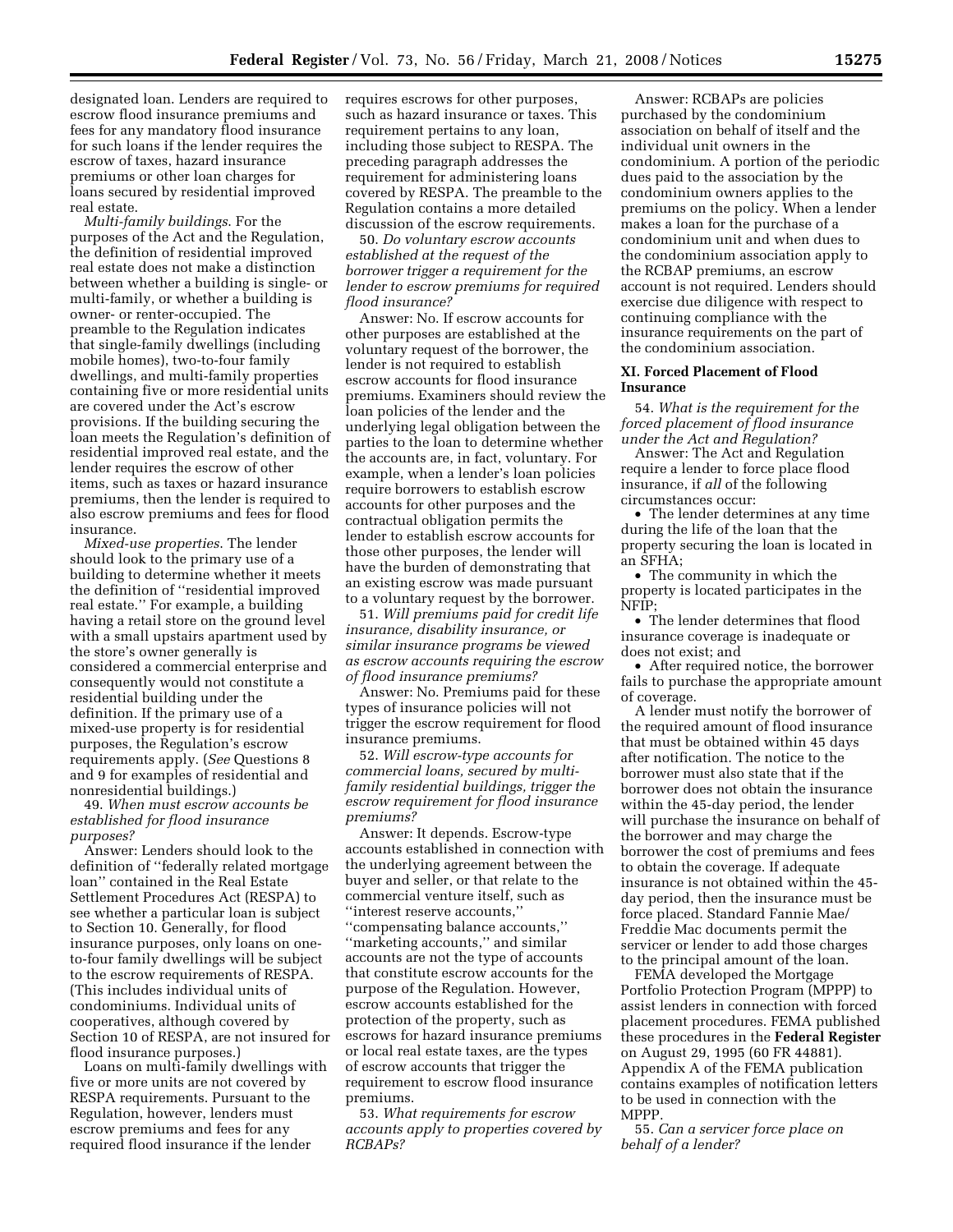Answer: Yes. Assuming the statutory prerequisites for forced placement are met, and subject to the servicing contract between the lender and the servicer, the Act clearly authorizes servicers to force place flood insurance on behalf of the lender, following the procedures set forth in the Regulation.

56. *When forced placement occurs, what is the amount of insurance required to be placed?* 

Answer: The amount of flood insurance coverage required is the same regardless of how the insurance is placed. (*See* Section II. Determining the appropriate amount of flood insurance required under the Act and Regulation.)

## **XII. Gap Insurance Policies**

57. *May a lender rely on a gap or blanket insurance policy to meet its obligation to ensure that its designated loans are covered by an adequate amount of flood insurance over the life of the loans?* 

Answer: Generally no. Gap or blanket insurance typically is not an adequate substitute for NFIP insurance. Among other things, a gap or blanket policy typically protects only the lender's, not the borrower's, interest and, therefore, may not be transferred when a loan is sold. The presence of a gap or blanket policy may serve as a disincentive for the lender or its servicer to perform its due diligence and ensure that there is adequate coverage for a designated loan. Finally, a lender that substitutes a gap or blanket policy for an individual flood insurance policy would be unable to sell the loan in the secondary market, since Fannie Mae and Freddie Mac will not accept loans that are covered solely by a gap or blanket policy.

In limited circumstances, a gap or blanket policy may satisfy a lender's flood insurance obligations, when NFIP and private insurance is otherwise unavailable. For example, when a designated loan does not have sufficient coverage, but the borrower refuses to increase coverage under his NFIP insurance, a gap or blanket policy may be appropriate when the lender is unable to force-place private insurance for some reason. Similarly, when a policy has expired, and the borrower has failed to renew coverage, gap or blanket coverage may be adequate protection for the lender for the 15-day gap in coverage between the end of the 30-day ''grace'' period after the NFIP policy expiration and the end of the 45 day force placement notice period. However, the lender must force place adequate coverage in a timely manner, as required, and may not rely on the gap or blanket coverage on an on-going basis.

#### **XIII. Required Use of Standard Flood Hazard Determination Form (SFHDF)**

58. *Does the SFHDF replace the borrower notification form?* 

Answer: No. The notification form is used to notify the borrower(s) that he or she is purchasing improved property located in an SFHA. The financial regulatory Agencies, in consultation with FEMA, included a revised version of the sample borrower notification form in Appendix A to the Regulation. The SFHDF is used by the lender to determine whether the property securing the loan is located in an SFHA.

59. *Is the lender required to provide the SFHDF to the borrower?* 

Answer: No. While it may be a common practice in some areas for lenders to provide a copy of the SFHDF to the borrower to give to the insurance agent, lenders are neither required nor prohibited from providing the borrower with a copy of the form. In the event a lender does provide the SFHDF to the borrower, the signature of the borrower is not required to acknowledge receipt of the form.

60. *May the SFHDF be used in electronic format?* 

Answer: Yes. FEMA, in the final rule adopting the SFHDF stated: ''If an electronic format is used, the format and exact layout of the Standard Flood Hazard Determination Form is not required, but the fields and elements listed on the form are required. Any electronic format used by lenders must contain all mandatory fields indicated on the form.'' It should be noted, however, that the lender must be able to reproduce the form upon receiving a document request by its federal supervisory agency.

61. *Section 528 of the Act, 42 U.S.C. 4104b(e), permits a lender to rely on a previous flood determination using the SFHDF when it is increasing, extending, renewing or purchasing a loan secured by a building or a mobile home. Under the Act, the ''making'' of a loan is not listed as a permissible event that permits a lender to rely on a previous determination. May a lender rely on a previous determination for a refinancing or assumption of a loan?* 

Answer: It depends. When the loan involves a refinancing or assumption by the same lender who obtained the original flood determination on the same property, the lender may rely on the previous determination only if the original determination was made not more than seven years before the date of the transaction, the basis for the determination was set forth on the SFHDF, *and* there were no map revisions or updates affecting the

security property since the original determination was made. A loan refinancing or assumption made by a lender different from the one who obtained the original determination constitutes a new loan, thereby requiring a new determination.

#### **XIV. Flood Determination Fees**

62. *When can lenders or servicers charge the borrower a fee for making a determination?* 

Answer: There are four instances under the Act and Regulation when the borrower can be charged a specific fee for a flood determination:

• When the determination is made in connection with the making, increasing, extending, or renewing of a loan that is initiated by the borrower;

• When the determination is prompted by a revision or updating by FEMA of floodplain areas or flood-risk zones;

• When the determination is prompted by FEMA's publication of notices or compendia that affect the area in which the security property is located; or

• When the determination results in forced placement of insurance.

Loan or other contractual documents between the parties may also permit the imposition of fees.

63. *May charges made for life of loan reviews by flood determination firms be passed along to the borrower?* 

Answer: Yes. In addition to the initial determination at the time a loan is made, increased, renewed, or extended, many flood determination firms provide a service to the lender to review and report changes in the flood status of a dwelling for the entire term of the loan. The fee charged for the service at loan closing is a composite one for conducting both the original and subsequent reviews. Charging a fee for the original determination is clearly within the permissible purpose envisioned by the Act. The Agencies agree that a determination fee may include, among other things, reasonable fees for a lender, servicer, or third party to monitor the flood hazard status of property securing a loan in order to make determinations on an ongoing basis.

However, the life-of-loan fee is based on the authority to charge a determination fee and, therefore, the monitoring fee may be charged only if the events specified in the answer to Question 62 occur.

### **XV. Flood Zone Discrepancies**

64. *What should a lender do when there is a discrepancy between the flood hazard zone designation on the flood*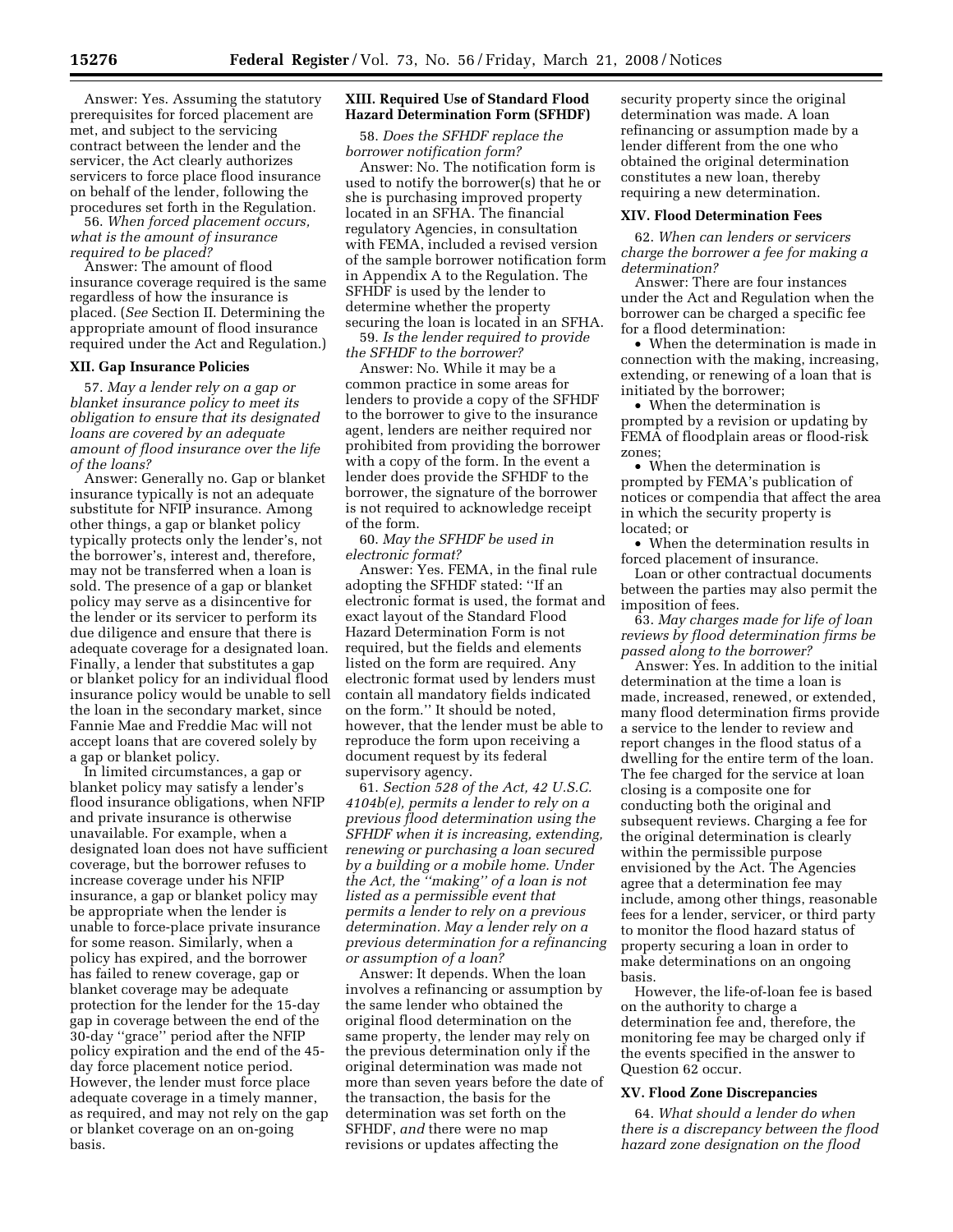#### *determination form and the flood insurance policy?*

Answer: Lenders should have a process in place to identify and resolve such discrepancies. In attempting to resolve a particular discrepancy, a lender should determine whether there may be a legitimate reason for a discrepancy.

The flood determination form designates a flood hazard zone where the building or mobile home is actually located based on the latest FEMA information; the flood insurance policy designates the flood hazard zone for purposes of rating the degree of flood hazard risk. The two respective flood hazard zone designations may legitimately differ by virtue of the NFIP's ''Grandfather Rule,'' which provides for the continued use of a rating on an insured property when the initial flood insurance policy was issued prior to changes in the hazard rating for the particular flood zone where the property is located. The Grandfather Rule allows policyholders who have maintained continuous coverage and/or who have built in compliance with the Flood Insurance Rate Map to continue to benefit from the prior, more favorable rating for particular pieces of improved property. A discrepancy caused as a result of the application of the NFIP's Grandfather Rule is reasonable and acceptable. In such an event where the lender determines that there is a legitimate reason for the discrepancy, it should document its findings.

If the lender is unable to reconcile a discrepancy between the flood hazard zone designation on the flood determination form and the flood insurance policy and there is no legitimate reason for the discrepancy, the lender and borrower may jointly request that FEMA review the determination. This procedure is intended to confirm or disprove the accuracy of the original determination. The procedures for initiating a FEMA review are found at 44 CFR 65.17. This request must be submitted within 45 days of the lender's notification to the borrower of the requirement to obtain flood insurance.

65. *Can a lender be found in violation of the requirements of federal flood insurance regulations if, despite the lender's diligence in making the flood hazard determination, notifying the borrower of the risk of flood and the need to obtain flood insurance, and requiring mandatory flood insurance, there is a discrepancy between the flood hazard zone designation on the flood determination form and the flood insurance policy?* 

Answer: Yes. As noted in Question 64 above, lenders should have a process in place to identify and resolve such discrepancies. If a lender is able to resolve a discrepancy—either by finding a legitimate reason for such discrepancy or by attempting to resolve the discrepancy by contacting FEMA to review the determination, then no violation will be cited. However, if more than occasional, isolated instances of unresolved discrepancies are found in a lender's loan portfolio, the Agencies may cite the lender for a violation of the mandatory purchase requirements. Failure to resolve such discrepancies could result in the lender's collateral not being covered by the amount of legally required flood insurance.

#### **XVI. Notice of Special Flood Hazards and Availability of Federal Disaster Relief**

66. *Does the notice have to be provided to each borrower for a real estate related loan?* 

Answer: No. In a transaction involving multiple borrowers, the lender need only provide the notice to any one of the borrowers in the transaction. Lenders may provide multiple notices if they choose. The lender and borrower(s) typically designate the borrower to whom the notice will be provided. The notice must be provided to a borrower when the lender determines that the property securing the loan is or will be located in an SFHA.

67. *Lenders making loans on mobile homes may not always know where the home is to be located until just prior to, or sometimes after, the time of loan closing. How is the notice requirement applied in these situations?* 

Answer: When it is not reasonably feasible to give notice before the completion of the transaction, the notice requirement can be met by lenders in mobile home loan transactions if notice is provided to the borrower as soon as practicable after determination that the mobile home will be located in an SFHA. Whenever time constraints can be anticipated, regulated lenders should use their best efforts to provide adequate notice of flood hazards to borrowers at the earliest possible time. In the case of loan transactions secured by mobile homes not located on a permanent foundation, the Agencies note that such ''home only'' transactions are excluded from the definition of mobile home and the notice requirements would not apply to these transactions.

However, as indicated in the preamble to the Regulation, the Agencies encourage a lender to advise the borrower that if the mobile home is later located on a permanent foundation in an SFHA, flood insurance will be required. If the lender, when notified of the location of the mobile home subsequent to the loan closing, determines that it has been placed on a permanent foundation and is located in an SFHA in which flood insurance is available under the Act, flood insurance coverage becomes mandatory and appropriate notice must be given to the borrower under those provisions. If the borrower fails to purchase flood insurance coverage within 45 days after notification, the lender must force place the insurance.

68. *When is the lender required to provide notice to the servicer of a loan that flood insurance is required?* 

Answer: Because the servicer of a loan is often not identified prior to the closing of a loan, the Regulation requires that notice be provided no later than the time the lender transmits other loan data, such as information concerning hazard insurance and taxes, to the servicer.

69. *What will constitute appropriate form of notice to the servicer?* 

Answer: Delivery to the servicer of a copy of the notice given to the borrower is appropriate notice. The Regulation also provides that the notice can be made either electronically or by a written copy.

70. *In the case of a servicer affiliated with the lender, is it necessary to provide the notice?* 

Answer: Yes. The Act requires the lender to notify the servicer of special flood hazards and the Regulation reflects this requirement. Neither contains an exception for affiliates.

71. *How long does the lender have to maintain the record of receipt by the borrower of the notice?* 

Answer: The record of receipt provided by the borrower must be maintained for the time that the lender owns the loan. Lenders may keep the record in the form that best suits the lender's business practices. Lenders may retain the record electronically, but they must be able to retrieve the record within a reasonable time pursuant to a document request from their federal supervisory agency.

72. *Can a lender rely on a previous notice if it is less than seven years old and it is the same property, same borrower, and same lender?* 

Answer: No. The preamble to the Regulation states that subsequent transactions by the same lender with respect to the same property will be treated as a renewal and will require no new determination. However, neither the Regulation nor the preamble addresses waiving the requirement to